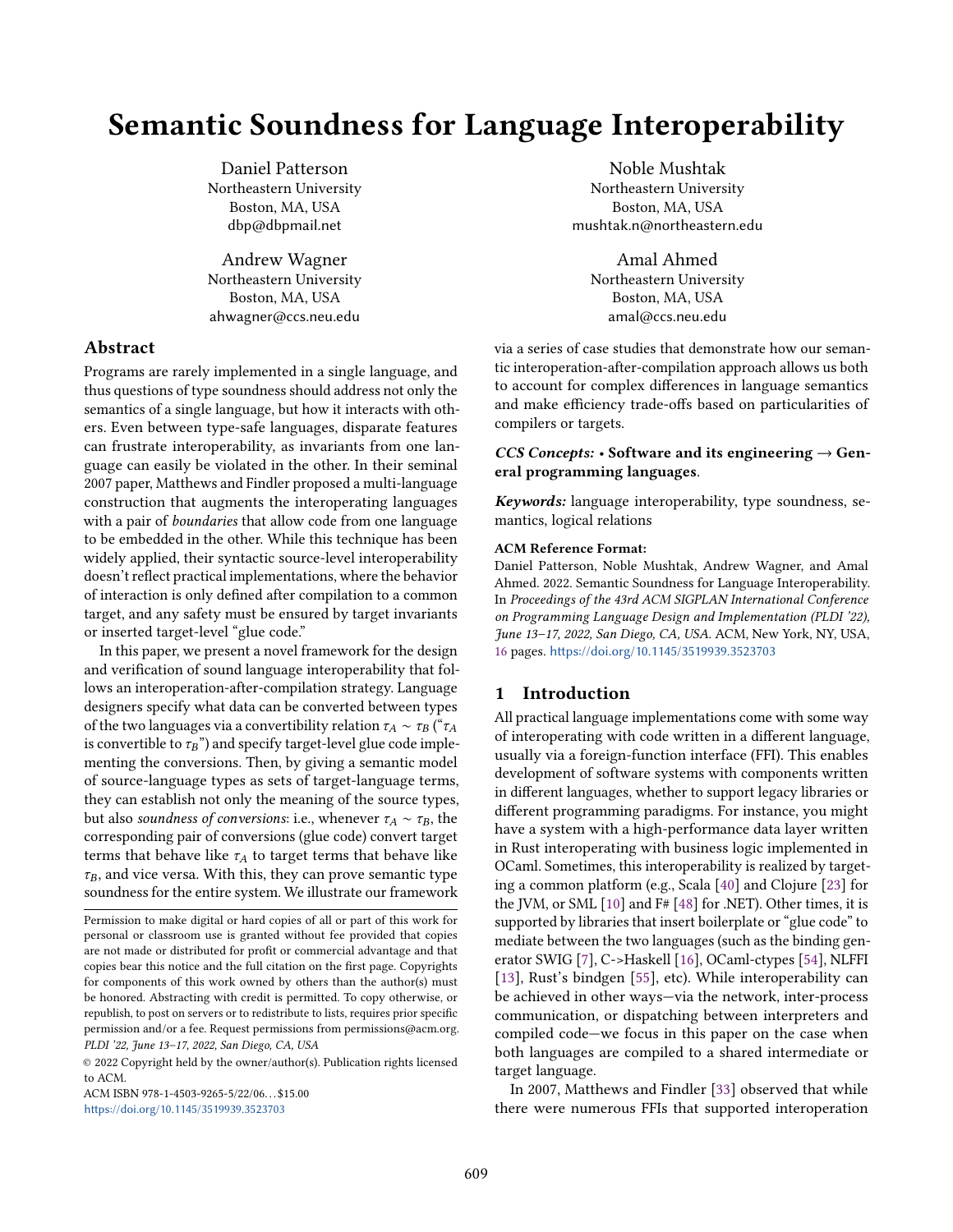between languages, there had been no effort to study the semantics of interoperability. They proposed a simple and elegant system for abstractly modeling interactions between languages  $A$  and  $B$  by embedding the existing operational syntax and semantics into a multi-language  $AB$  and adding boundaries to mediate between the two. Specifically, a boundary  ${}^{\tau_A}\mathcal{A}\mathcal{B}^{\tau_B}(\cdot)$  allows a term  ${\rm e}_{\rm B}$  of type  $\tau_B$  to be embedded in an A context that expects a term of type  $\tau_A$ , and likewise for the boundary <sup> $\tau_B$ </sup>  $\mathcal{B} \mathcal{A}^{\tau_A}(\cdot)$ . Operationally, the term  $\mathcal{F}_A\mathcal{A}\mathcal{B}^{\mathcal{F}_B}(e_B)$  evaluates  $e_B$  using the B-language semantics to  $^{t_{A}}AB^{t_{B}}(v_{B})$  and then a type-directed conversion takes the value  $v_B$  of type  $\tau_B$  to an A-language term of type  $\tau_A$ . There are often interesting design choices in deciding what conversions are available for a type, if any at all. One can then prove that the entire multi-language type system is sound by proving type safety for the multi-language, which includes the typing rules of both the embedded languages and the boundaries. This multi-language framework has inspired a significant amount of work on interoperability: between simple and dependently typed languages [\[41\]](#page-15-6), between languages with unrestricted and substructural types [\[45,](#page-15-7) [50\]](#page-15-8), between a high-level functional language and assembly [\[43\]](#page-15-9), and between source and target languages of compilers [\[2,](#page-14-5) [37,](#page-15-10) [44\]](#page-15-11).

Unfortunately, while Matthews-Findler-style boundaries give an elegant, abstract model for interoperability, they do not reflect reality. Indeed, a decade and a half later, there is little progress on assigning semantics to real multi-language systems. In the actual implementations we study, the source languages are compiled to components in a common target and glue code is inserted at the boundaries between them to account for different data representations or calling conventions. While one could try to approach this problem by defining source-level boundaries, building a compiler for the multi-language, and then showing that the entire system is realized correctly, there are serious downsides to this approach. One is that if the two languages differ significantly, the multi-language may be significantly more than just an embedding of the evaluation rules of both languages (c.f. our last case study, as an implicitly garbage-collected language interoperating with a manually managed language may need to make the garbage collection explicit). And that doesn't even consider the fact that in practice, we usually have existing compiler implementations for one or both languages and wish to add (or extend) support for interoperability. Here, language designers' understanding of what datatypes should be convertible at the source level very much depends on how the sources are compiled and how data is (or could be) represented in the target, all information that is ignored by the multi-language approach. Moreover, certain conversions, even if possible, might be undesirable because the glue code needed to realize safe interoperability imposes too much runtime overhead.

In this paper, we present a framework for the design and verification of sound language interoperability, where both activities are connected to the actual implementation (of compilers and conversions). At the source, we still use Matthews-Findler-style boundaries, as our approach differs not in the source syntax but rather that instead of proving operational properties of that source, we instead prove semantic type soundness by defining a model of source types as sets of (or relations on) target terms. That is, the interpretation of a source type is the set of target terms that *behave as that type*. Guiding the design of these type interpretations are the compilers. This kind of model, often called a realizability model, is not a new idea  $-$  for instance, Benton and Zarfaty  $[12]$ and Benton and Tabareau [\[11\]](#page-14-7) used such models to prove type soundness, but their work was limited to a single source language. By interpreting the types of two source languages as sets of terms in a common target, we enable rich reasoning about interoperability. Using the model, we can then give meaning to a boundary <sup>TB</sup> $\mathcal{B} \mathcal{A}^{\tau_A}(\cdot)$ : there is a bit of target code that, when given a target term that is in the model of the type  $\tau_A$ , results in a target term in the model of type  $\tau_B$ .

A realizability model is valuable not only for proving soundness, but for reasoning about the design of interoperability. For example, we can ask if a particular type in one language is the same as a type in the other language. This is true if the same set of target terms inhabits both types, and in this case conversions between the types should do nothing. More generally, opportunities for efficient conversions may only become apparent upon looking at how source types and invariants are represented (or realized) in the target. Since interoperability is a design challenge, with tradeoffs just like any other—performance high among them—working with the ability to understand all the pieces is a tremendous advantage.

Contributions. To demonstrate the use and benefits of our framework, we present three case studies that illustrate different kinds of challenges for interoperability. In each case, we compile to an untyped target language.

1. Shared-Memory Interoperability ([§3\)](#page-3-0): We consider how mutable references can be exchanged between two languages and what properties must hold of stored data for aliasing to be safe. We show that to avoid copying mutable data — without having to wrap references in guards or chaperones [\[47\]](#page-15-12) — convertible reference types must be inhabitated by the very same set of target terms.

2. Affine & Unrestricted ([§4\)](#page-5-0): We consider how MiniML, a standard functional language with mutable references, can interact with  $\overline{AFF1}$ , an affine language. We show that affine code can be safely embedded in unrestricted code and vice versa by using runtime checks (only where necessary) to ensure that affine resources are used at most once.

3. Memory Management & Polymorphism ([§5\)](#page-9-0): We consider how MiniML, whose references are garbage collected, can interact with  $L^3$  [\[3\]](#page-14-8), a language that uses linear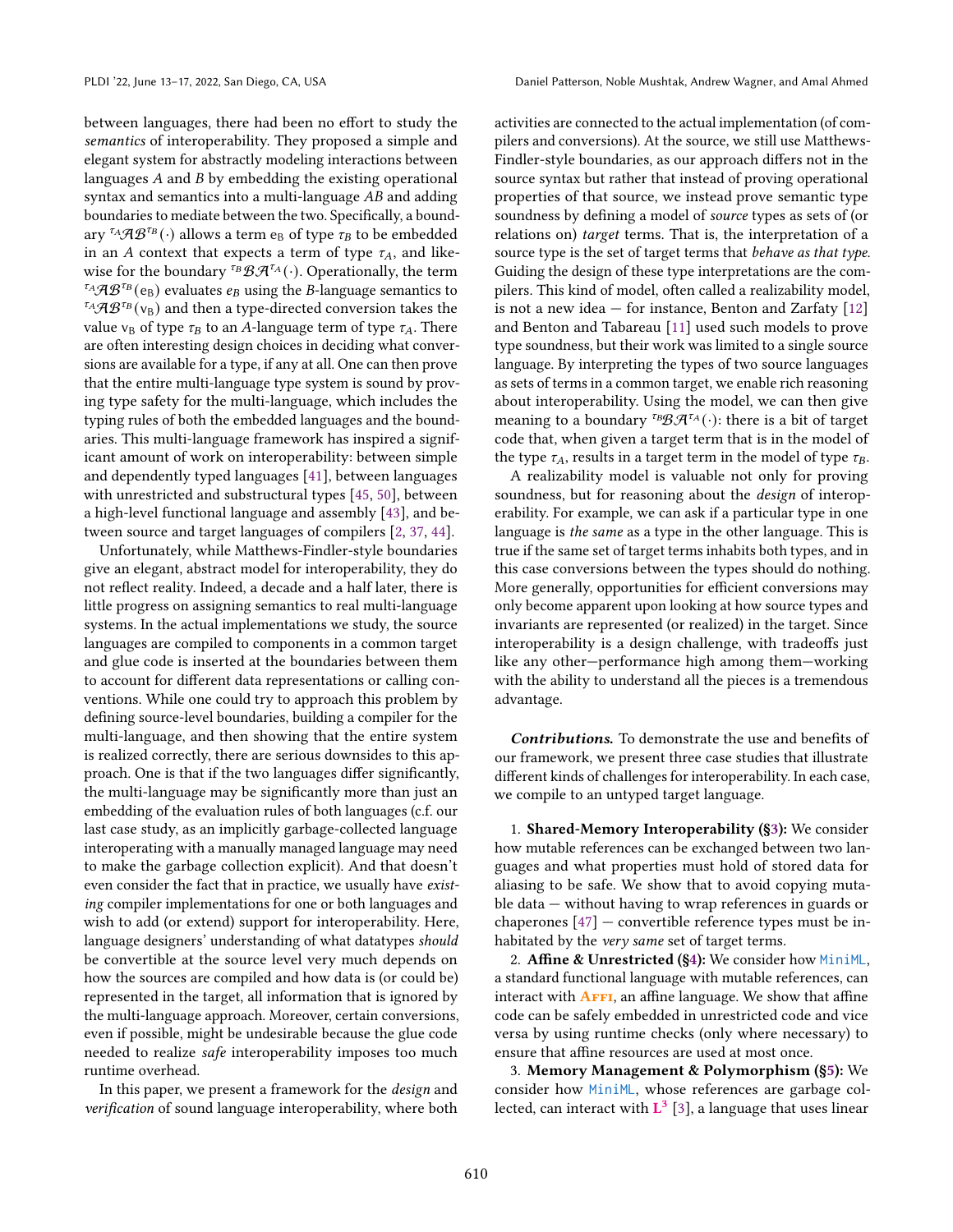capabilities to support safe strong updates to a manually managed mutable heap. We demonstrate not only when memory can be moved between languages, but also a type-level form of interoperability that allows generics to be used with  $L^3$ (which lacks type polymorphism) without violating any invariants of either language.

For each case study, we devise a novel realizability model. An interesting aspect of these models is that, since the target languages are untyped, statically enforced source invariants must be captured using either dynamic enforcement in target code or via invariants in the model. This demonstrates that our approach is viable even when working with existing target languages without rich static reasoning principles.

We chose these three case studies to exercise our framework both in terms of type system invariants (substructural types, polymorphism) but also properly handling mutable state (exchanging pointers and garbage collection). Interesting challenges for the future could include differences of control-flow and concurrency.

Definitions and proofs elided from this paper are provided in our technical appendix [\[42\]](#page-15-13).

# 2 The Framework

Before diving into the case studies that serve as evidence of its efficacy, we first describe, in step-by-step fashion, the framework for proving type soundness in the presence of interoperability that is the primary contribution of this paper. The inputs to the framework are two source languages, language  $A$  and language  $B$ , a target language  $T$ , and compilers  $e^+$  = e and  $e^+$  = e. This section serves both as a roadmap of what is to come and a reference to return to. The first two steps ([§2.1](#page-2-0) and [§2.2\)](#page-2-1) must be performed by the designer of the interoperability system, whereas the last three ([§2.3,](#page-2-2) [§2.4,](#page-3-1) and [§2.5\)](#page-3-2) should be performed by the verifier of the system. Note that, as with type soundness, partial verification is still potentially useful, and so the first two steps should be seen as what needs to be implemented, and the last three as what should be aspired to, if not formally carried out.

#### <span id="page-2-0"></span>2.1 Boundary Syntax

To include code from another language, the designer requires some way of invoking such code. While there are various ways of doing this in real toolchains, here she adopts a general approach based on a notion of language boundaries.

If a language  $\overline{A}$  is to include code from language  $\overline{B}$ , the  $\overline{A}$ designer should add a boundary form  $\|\mathbf{e}\|_{\mathcal{V}_\lambda}$ . This allows a term **e** :  $\tau_B$  to be used in an A context at type  $\tau_A$ , for some  $\tau_A$  and  $\tau_B$ . This boundary strategy is very general: it allows both inline code, a strategy adopted by many FFI libraries for C, but also the more typical import/export style of linking. In that case, what is compiled would be an open term with a B binding  $f : \tau \to \tau'$  free. Then, the use of the imported term would be  $\langle |f| \rangle_{\tau_A \to \tau_A'}$  for appropriate types  $\tau_A$  and  $\tau_A'$ .

Note that while in our examples, we equip both languages with boundaries, the framework does not require this.

#### <span id="page-2-1"></span>2.2 Convertibility Rules

To know whether a term  $\left\|\mathbf{e}\right\|_{\mathcal{I}_h}$  is well-typed, the designer needs to know if a B term  $\mathbf{e} : \tau_{\text{B}}$  can be converted to an A type  $\tau_A$ . There is no way to know, a priori, what types can be converted, and thus the framework requires that the designer specify this explicitly. In particular, she must provide judgments of the form  $\tau_A \sim \tau_B$  to indicate that these two types are interconvertible, allowing for the possibility of dynamic conversion errors. Since our notion of linking depends upon both language  $\overline{A}$  and  $\overline{B}$  being compiled to a common target T, this conversion needs to be witnessed by T code that performs the conversion.  $C_{\tau_{\mathbb{A}} \mapsto \tau_{\mathbb{B}}}$  denotes the code that performs a target-level conversion from  $\tau_A$  to  $\tau_B$ . For example, if bool  $\sim$  int, and the former compiles to the integers 0 and 1, then the conversion  $C_{\text{bool}\rightarrow\text{int}}$  is a no-op (since compiled booleans are already T language integers), but  $C_{\text{int}\mapsto \text{bool}}$  must do something different. It could raise a dynamic conversion error if given a T int other than 0 or 1, or it could collapse all other numbers into one of those, or something else. The particular choice depends on the languages in question, and what the designer of the interoperability system thinks makes sense: the framework only requires that the decision made preserves type soundness.

#### <span id="page-2-2"></span>2.3 Realizability Models for Both Languages

In order to prove type soundness, and in particular, account for the boundaries and convertibility rules from [§2.1](#page-2-0) and [§2.2,](#page-2-1) the verifier needs to build a logical relation for both languages. This relation is atypical in two ways. First, it is a realizability model, which means that while it is indexed by source types, it is inhabited by target terms. That is, the verifier must first define an interpretation of values for each source type  $\tau$ , written  $V[\tau]$ , as the set of T language values v that behave as  $\tau$ . That is,  $V[\text{bool}]$  is not the set of A language booleans (i.e., true and false), but rather, the T values that behave as  $\Lambda$  booleans (likely, 0 and 1). In particular, the compiler from  $A$  to  $T$  must send true and false into  $V[\text{bool}]$ , but the latter can include more values. There is also an expression relation, written  $\mathcal{E}[\![\tau_A]\!]$ , that is the set of T language terms that evaluate to values in  $V[\![\tau_A]\!]$  (or diverge, or run to a well-defined error). The second atypical, and novel, aspect is that the relation is indexed with the types of both of our source languages; in this example, A and **B**. Since they compile to the same target, this works: the inhabitants of  $V$ [bool] and  $V$ [int] are both T values. By bringing the types of both languages into a common setting, the verifier gains powerful reasoning principles; for example, we can ask if  $V$ [bool] =  $V$ [int].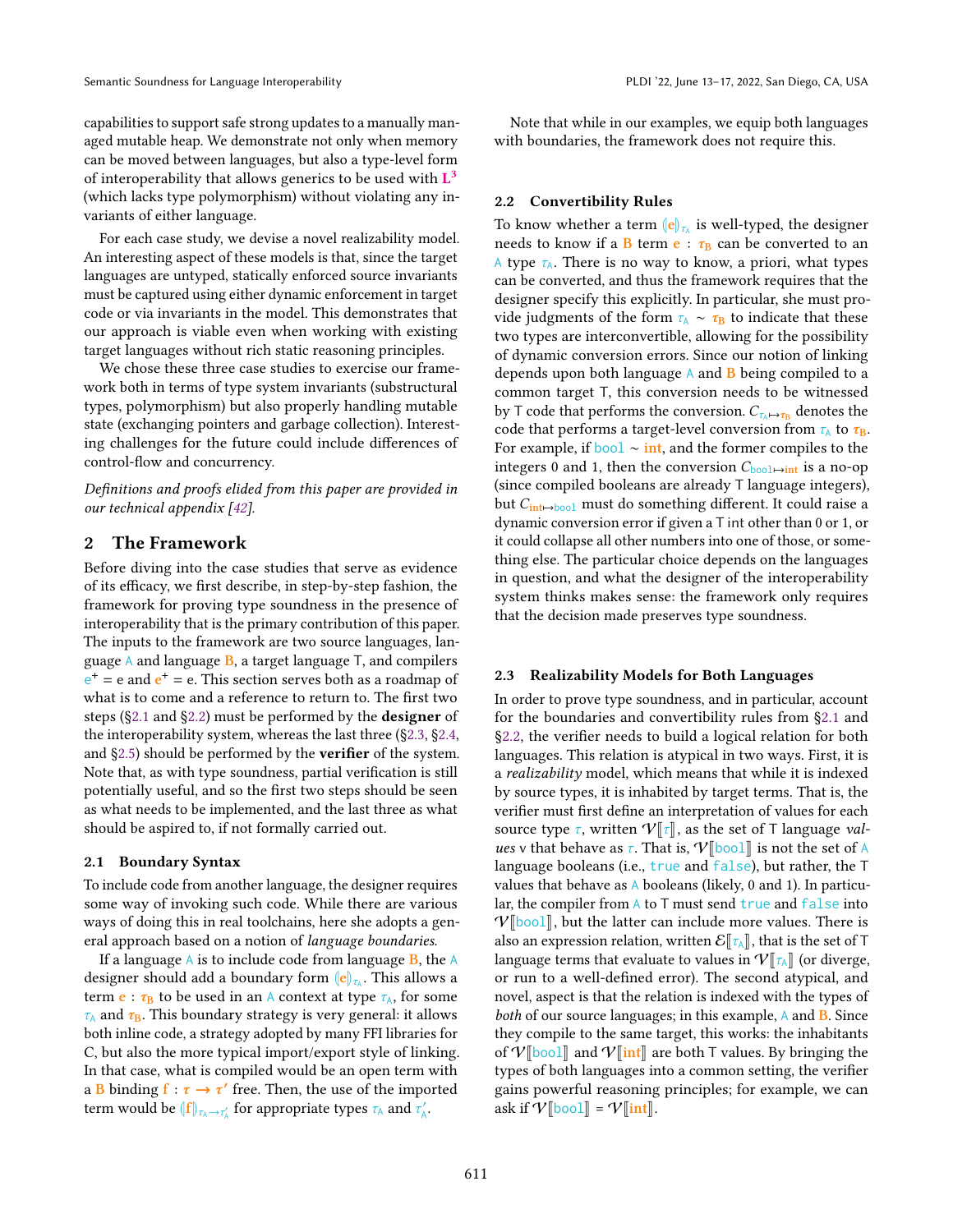#### <span id="page-3-1"></span>2.4 Soundness of Conversions

Using the realizability models defined in [§2.3,](#page-2-2) the verifier can prove that the convertibility rules defined in [§2.2](#page-2-1) are sound. In particular, if  $\tau_A \sim \tau_B$ , then she should show that the conversions  $C_{\tau_\mathbb{A}\mapsto\tau_\mathbb{B}}$  and  $C_{\tau_\mathbb{B}\mapsto\tau_\mathbb{A}}$  actually translate expressions between the types correctly. This is done by showing for any term e in  $\mathcal{E}[\tau_A]$ , that  $C_{\tau_A \mapsto \tau_B}(e)$  is in  $\mathcal{E}[\tau_B]$ , and similarly for C since the model defines two interpretations, this for  $C_{\tau_{\text{B}} \mapsto \tau_{\text{A}}}$ . Since the model defines type interpretations, this ensures that the conversions do exactly what is expected.

#### <span id="page-3-2"></span>2.5 Soundness of Entire Languages

Proving the conversions sound ([§2.4\)](#page-3-1) is the central goal, of course, but the verifier also needs to ensure that the model defined in [§2.3](#page-2-2) is actually faithful to the languages. She does this by following the standard approach for proving semantic type soundness. First, for each typing rule in both source languages, she proves that a corresponding lemma holds in terms of the model. For example, for pairs she proves that if  $e \in \mathcal{E}[\![\tau_1 \times \tau_2]\!]$  then fst<sup>+</sup>  $e \in \mathcal{E}[\![\tau_1]\!]$  —note we write fst<sup>+</sup>, which is T code (and could be an array projection, or some other T operation), since what is in  $\mathcal{E}[\tau_1]$  are T terms.

# <span id="page-3-0"></span>3 Shared Memory

Aliased mutable data is challenging to deal with no matter the context, but aliasing across languages is especially difficult because giving a pointer to a foreign language can allow for unknown data to be written to its address. Specifically, if the pointer has a particular type in the host language, then only certain data should be written to it, but the foreign language may not respect or even know about that restriction. One existing approach to this problem is to create proxies, where data is guarded or converted before being read or written [\[17,](#page-14-9) [32,](#page-15-14) [47\]](#page-15-12). While sound, this comes with significant runtime overhead. Here, our framework allows a different approach.

Languages. In this case study, we explore this problem using two simply-typed functional source languages with dynamically allocated mutable references, RefHL and RefLL (for "higher-level" and "lower-level"). RefHL has boolean, sum, and product types, whereas RefLL has arrays ( $[e_1, \ldots, e_n]$ :  $[\tau]$ ). Their syntax is given in Fig. [1](#page-3-3) and their static semantics — which are entirely standard — are elided (see [\[42\]](#page-15-13)). These two languages are compiled (Fig. [3—](#page-4-0)note that we write  $e^+$ to indicate e', where  $e \rightsquigarrow e'$ ) into an untyped stack-based language called StackLang (inspired by [\[29\]](#page-14-10)), whose syntax and small-step operational semantics  $-$  a relation on configurations  $\langle H; S; P \rangle$  comprised of a heap, stack, and program  $$ are given in Fig. [2;](#page-3-4) here we describe a few highlights. First, we note that StackLang values include not only numbers, thunks, and locations, but arrays of values, a simplification we made for the sake of presentation. Second, notice the interplay between thunk and lam: thunks are suspended computations, whereas lam is an instruction (not a value)

<span id="page-3-3"></span>

| RefHL                                                                | Type $\tau$ ::= unit $ \text{bool}  \tau + \tau   \tau \times \tau   \tau \rightarrow \tau   \text{ref } \tau$ |
|----------------------------------------------------------------------|----------------------------------------------------------------------------------------------------------------|
| Expr. e                                                              | ::= ()   true   false   x   inle   inre                                                                        |
| (e, e)   fste   sind e   if e e e   \lambda x : \tau.e   e e         |                                                                                                                |
| match e x {e} y {e}   ref e   le   e := e   \langle e \rangle_{\tau} |                                                                                                                |
| RefLL                                                                | Type $\tau$ ::= int   [r]   $\tau \rightarrow \tau   \text{ref } \tau$                                         |
| Expr. e                                                              | := n   x   [e, ...]   e[e]   \lambda x : \tau.e   e e                                                          |
| e + e   if0 e e e   ref e   le   e := e   \langle e \rangle_{\tau}   |                                                                                                                |



<span id="page-3-4"></span>

| Program P                                                                                                                                     |                                                                  |                                                                                         | ::= $\cdot$   i, P Value v ::= n   thunk P   $\ell$   [v, ]         |
|-----------------------------------------------------------------------------------------------------------------------------------------------|------------------------------------------------------------------|-----------------------------------------------------------------------------------------|---------------------------------------------------------------------|
| Instruction i $:=$ push v   add   less?   if 0 P P   lam x.P   call                                                                           |                                                                  |                                                                                         |                                                                     |
|                                                                                                                                               | idx   len   alloc   read   write   fail c                        |                                                                                         |                                                                     |
| Error Code $c ::=$ Type   IDX   CONV                                                                                                          |                                                                  |                                                                                         |                                                                     |
| Heap H                                                                                                                                        | $ ::= \{ \ell : v, \}$ Stack S $ ::= v, , v \mid \text{fail } c$ |                                                                                         |                                                                     |
| $\langle H; S; \text{push } v, P \rangle$                                                                                                     |                                                                  |                                                                                         | $\rightarrow \langle H; S, v; P \rangle$ (S $\neq$ Fail c)          |
| $\langle H; S, n', n; add, P \rangle$                                                                                                         |                                                                  | $\rightarrow$ $\langle$ H; S, $(n + n'); P \rangle$                                     |                                                                     |
| $\langle H; S, n', n; less?, P \rangle$                                                                                                       |                                                                  |                                                                                         | $\rightarrow$ $\langle$ H; S, b; P $\rangle$ (b=0 if n < n' else 1) |
| $\langle H; S, n; \text{if} 0 \text{ P}_1 \text{ P}_2, P \rangle$                                                                             |                                                                  |                                                                                         | $\rightarrow$ (H; S; P <sub>i</sub> , P) (i = 1 if n = 0 else 2)    |
| $\langle H; S; if0 P_1 P_2, P \rangle$                                                                                                        |                                                                  |                                                                                         | $\rightarrow$ (H; S; fail TYPE) $(S \neq S', n)$                    |
| $\langle H; S, v; \text{lam } x. P_1, P_2 \rangle$                                                                                            |                                                                  | $\rightarrow$ $\langle$ H; S; [x $\mapsto$ v] P <sub>1</sub> , P <sub>2</sub> $\rangle$ |                                                                     |
| $\langle H; S, \text{thunk } P_1; \text{call}, P_2 \rangle \rightarrow \langle H; S; P_1, P_2 \rangle$                                        |                                                                  |                                                                                         |                                                                     |
| $\langle H; S, [v_0, \ldots, v_{n'}], n; idx, P \rangle \rightarrow \langle H; S, v_n; P \rangle$                                             |                                                                  |                                                                                         | $(n \in [0, n'])$                                                   |
| $\langle H; S, [v_0, \ldots, v_{n'}], n; idx, P \rangle \rightarrow \langle H; S; fail IDX \rangle$                                           |                                                                  |                                                                                         | $(n \notin [0, n'])$                                                |
| $\langle H; S, [v_0, \ldots, v_n]; len, P \rangle$                                                                                            | $\rightarrow$ $\langle$ H; S, (n + 1); P $\rangle$               |                                                                                         |                                                                     |
| $\langle H; S, v; \text{alloc}, P \rangle$                                                                                                    |                                                                  | $\rightarrow \langle H \uplus \{\ell : v\}; S, \ell; P \rangle$                         |                                                                     |
| $\langle H \uplus {\ell : v} \rangle$ ; S, $\ell$ ; read, P $\rangle \longrightarrow \langle H \uplus {\ell : v} \rangle$ ; S, v; P $\rangle$ |                                                                  |                                                                                         |                                                                     |
| $\langle H \uplus {\ell :} \}$ ; S, $\ell$ , v; write, P $\rangle \rightarrow \langle H \uplus {\ell :} v \rangle$ ; S; P $\rangle$           |                                                                  |                                                                                         |                                                                     |
| $\langle H; S; \text{fail } c, P \rangle$                                                                                                     | $\rightarrow$ (H; Fail c; $\cdot$ )                              |                                                                                         |                                                                     |

Figure 2. Syntax and selected operational semantics for StackLang (most fail Type cases elided).

responsible solely for substitution<sup>[1](#page-3-5)</sup>. We can see how these features are combined, or used separately, in our compilers (Fig. [3\)](#page-4-0). Finally, note that for any instruction where the precondition on the stack is not met, the configuration steps to a program with fail Type (a dynamic type error), although we elide most of these reduction rules for space.

Convertibility. In our source languages, we may syntactically embed a term from one language into the other using the boundary forms  $\|\mathbf{e}\|_{\mathcal{L}_\lambda}$  and  $\|\mathbf{e}\|_{\mathcal{L}_\mathbf{B}}$ . The typing rules for boundary terms require that the boundary types be convertible, written  $\tau_{\rm A}$  ∼  $\tau_{\rm B}$ . Those typing rules are:

$$
\frac{\Gamma, \Gamma \vdash e : \tau_A \quad \tau_A \sim \tau_B}{\Gamma, \Gamma \vdash (e)_{\tau_B} : \tau_B}
$$
\n
$$
\frac{\Gamma, \Gamma \vdash e : \tau_B \quad \tau_A \sim \tau_B}{\Gamma, \Gamma \vdash (e)_{\tau_A} : \tau_A}
$$

Note that the convertibility judgment is a declarative, extensible judgment that describes closed types in one language that are interconvertible with closed types in the other, allowing for the possibility of well-defined runtime errors. By separating this judgment from the rest of the type system,

<span id="page-3-5"></span><sup>1</sup>À la Levy's Call-by-push-value [\[31\]](#page-15-15).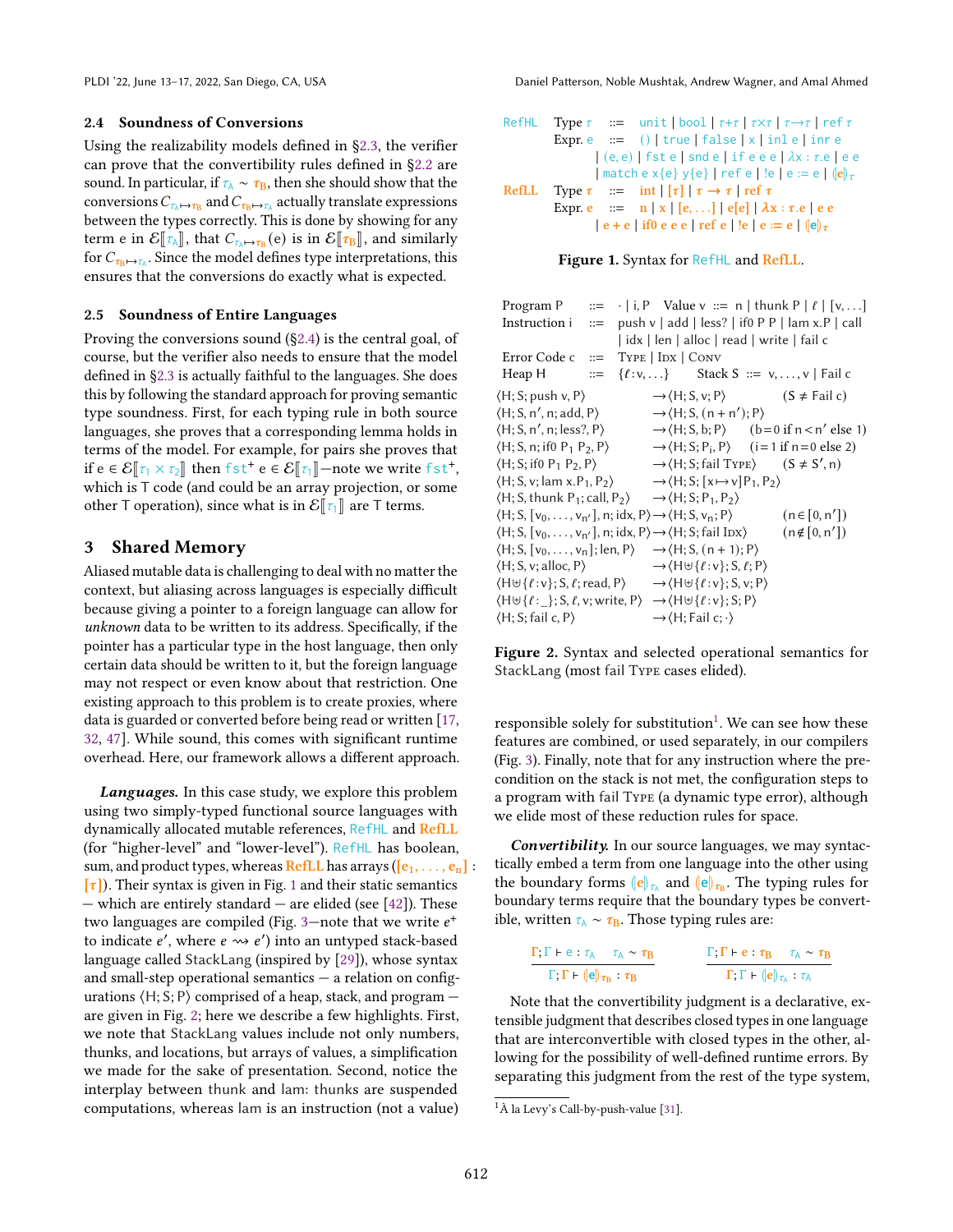<span id="page-4-0"></span>

|                                                            | SWAP $\triangleq$ lam x.(lam y.push x, push y) |
|------------------------------------------------------------|------------------------------------------------|
| $\mathsf{DPOD} \triangleq \mathsf{l}_{2m} \vee \mathsf{A}$ | $DID \triangle$ lam y (puch y puch y)          |

| $D\text{N}\cup\text{F} = \text{I}\text{d}\text{III}$ X.( ) | $DUT = I$ ani x.(pusn x, pusn x)                                                          |
|------------------------------------------------------------|-------------------------------------------------------------------------------------------|
| $() \rightsquigarrow$ push 0                               | $\mathsf{X} \rightsquigarrow \mathsf{push} \mathsf{x}$                                    |
| true false $\rightsquigarrow$                              | push $\langle 0   1 \rangle$                                                              |
| inl e   inr e                                              | $\rightarrow \rightarrow e^+$ , lam x.(push $\left[\langle 0   1 \rangle, x\right]$ )     |
| if $e e_1 e_2$                                             | $\rightarrow$ e <sup>+</sup> , if 0 e <sup>+</sup> e <sup>+</sup>                         |
| match e                                                    | → e <sup>+</sup> , DUP, push 1, idx, SWAP, push 0,                                        |
| $x{e_1}y{e_2}$                                             | idx, if0 (lam x.e <sup>+</sup> ) (lam y.e <sup>+</sup> )                                  |
| $(e_1, e_2)$                                               | $\rightarrow e_1^+, e_2^+, \text{lam } x_2, x_1. (\text{push } [x_1, x_2])$               |
| $f$ ste $\vert$ snd e                                      | $\rightarrow \bullet e^+$ , push $\langle 0   1 \rangle$ , idx                            |
| $e_1$ $e_2$                                                | $\rightsquigarrow$ e <sup>+</sup> <sub>1</sub> , e <sup>+</sup> <sub>2</sub> , SWAP, call |
| ref e                                                      | $\rightsquigarrow$ e <sup>+</sup> , alloc                                                 |
| $e_1 := e_2$                                               | $\rightarrow \quad e_1^+, e_2^+,$ write, push 0                                           |
| $(\mathbf{e})_{\tau}$                                      | $\rightsquigarrow$ e <sup>+</sup> , $C_{\tau \mapsto \tau}$                               |
| $\mathbf{n} \rightsquigarrow$ push n                       | $e_1 + e_2 \rightsquigarrow e_1^+, e_2^+,$ SWAP, add                                      |
| $[e_1, \ldots, e_n]$                                       | $\rightsquigarrow$ $e_1^{\dagger}, \dots, e_n^{\dagger}$ , lam $x_n, \dots, x_1$ .        |
|                                                            | $(push   x_1, \ldots, x_n )$                                                              |
| $e_1$ [ $e_2$ ]                                            | $\rightsquigarrow$ $e_1^+, e_2^+, idx$                                                    |
| $\lambda x : \tau.e$                                       | $\rightsquigarrow$ push (thunk lam x.e <sup>+</sup> )                                     |
| !e                                                         | $\rightsquigarrow$ $e^+$ , read                                                           |
| (e) $_\tau$                                                | $\rightsquigarrow$ $e^+$ , $C_{\tau \mapsto \tau}$                                        |
|                                                            |                                                                                           |

Figure 3. Selections from compilers for RefHL and RefLL.

the language designer can allow additional conversions to be added later, whether by implementers or even end-users. The second thing to note is that this presentation allows for open terms to be converted, so we must maintain a type environment for both languages during typechecking (both  $Γ$  and  $Γ$ ), as we have to carry information from the site of binding—possibly through conversion boundaries—to the site of variable use. A simpler system, which we have explored, would only allow closed terms to be converted. In that case, the typing rules still use the  $\tau_A \sim \tau_B$  judgment but do not thread foreign environments (using only Γ for RefHL and only  $\Gamma$  for **RefLL**).

We present, in Fig. [4,](#page-4-1) some of the convertibility rules we have defined for this case study (we elide  $\tau_1 \times \tau_2 \sim [\tau]$ ), which come with target-language instruction sequences that perform the conversions, written  $C_{\tau_A \mapsto \tau_B}$  (some are no-ops). An instruction sequence  $C_{\tau_\mathbb{A} \mapsto \tau_\mathbb{B}}$ , while ordinary target code, when appended to a program in the model at type  $\tau_A$ , should result in a program in the model at type  $\tau_{\rm B}$ . An implementer can write these conversions based on understanding of the sets of target terms that inhabit each source type, before defining a proper semantic model (or possibly, without defining one, if formal soundness is not required). They would do this based on inspection of the compiler and the target.

From Fig. [3,](#page-4-0) we see that **bool** and **int** both compile to target integers, and importantly, that if compiles to if0, which means the compiler interprets false as any non-zero integer. Hence, conversions between bool and int are identities.

For sums, we use the tags  $0$  and  $1$ , and as for if, we use if0 to branch in the compilation of match. Therefore, we can  $\overline{C_{\text{bool}\rightarrow \text{int}}$ ,  $\overline{C_{\text{int}\rightarrow \text{bool}}$  : bool ∼ int

<span id="page-4-1"></span>Cref bool↦→ref int, Cref int↦→ref bool : ref bool ∼ ref int  $C_{\tau_1 \mapsto \text{int}}$ ,  $C_{\text{int} \mapsto \tau_1}$  :  $\tau_1 \sim \text{int}$   $C_{\tau_2 \mapsto \text{int}}$ ,  $C_{\text{int} \mapsto \tau_2}$  :  $\tau_2 \sim \text{int}$  $C_{\tau_1+\tau_2\mapsto[\text{int}]}$ ,  $C_{\text{int}}$  $\mapsto_{\tau_1+\tau_2}$ :  $\tau_1+\tau_2\sim[\text{int}]$  $C_{\text{bool}\mapsto\text{int}} \triangleq C_{\text{int}\mapsto\text{bool}} \triangleq C_{\text{ref}}$  bool→→ref int  $\triangleq C_{\text{ref-int}\mapsto\text{mod}}$   $\triangleq$ .  $C_{\tau_1+\tau_2\mapsto}$ [int]  $\triangleq$  DUP, push 1, idx, SWAP,push 0, idx, DUP, if0 (SWAP,  $C_{\tau_1 \mapsto \text{int}}$ ) (SWAP,  $C_{\tau_2 \mapsto \text{int}}$ ),lam x<sub>v</sub>.lam x<sub>t</sub>.push [x<sub>t</sub>, x<sub>v</sub>]  $C_{\left[ \text{int} \right] \mapsto \tau_1 + \tau_2} \triangleq$ DUP, len, push 2, SWAP,less?, if0 fail Conv, DUP, push 1, idx, SWAP,push 0, idx, DUP, if0 (SWAP, C<sub>int→τ1</sub>)(DUP, push –1, add, if0 (SWAP,  $C_{int\mapsto \tau_2}$ )(fail Conv)),lam x<sub>v</sub>.lam x<sub>t</sub>.push [x<sub>t</sub>, x<sub>v</sub>]

Figure 4. Conversions for RefHL and RefLL.

choose if the inl and inr tags should be represented by 0 and 1, or by 0 and any other integer n. Given that tags could be added later, we choose the former, thus converting a sum to an array of integers is mostly a matter of converting the payload. In the other direction, we have to handle the case that the array is too short, and error.

The final case, between ref bool and ref int, is the reason for this case study. Intuitively, if you exchange pointers, any value of the new type can now be written at that address, and thus must have been compatible with the old type (as aliases could still exist). Thus, we require that bool and int are somehow "identical" in the target, so conversions are unnecessary.

Semantic Model. Declaring that a type bool is "identical" to int or that  $\tau$  is convertible to  $\tau$  and providing the conversion code is not sufficient for soundness. In order to show that these conversions are sound, and indeed to understand which conversions are even possible, we define a model for source types that is inhabited by target terms. Since both languages compile to the same target, the range of their relations will be the same (i.e., composed of terms and values from StackLang), and thus we will be able to easily and directly compare the inhabitants of two types, one from each language.

Our model, which aside from the use of StackLang is a standard step-indexed unary logical relation for a language with mutable state (essentially following Ahmed [\[4\]](#page-14-11)), is presented with some parts elided in Fig. [5](#page-6-0) (see [\[42\]](#page-15-13)).

We give value interpretations for each source type  $\tau$ , written  $V[\![\tau]\!]$  as sets of target values v paired with worlds W that inhabit that type. A world  $W$  is comprised of a step index k and a heap typing Ψ, which maps locations to type interpretations in  $Type$ . As is standard,  $Type$  is the set of valid type interpretations, which must be closed under world extension.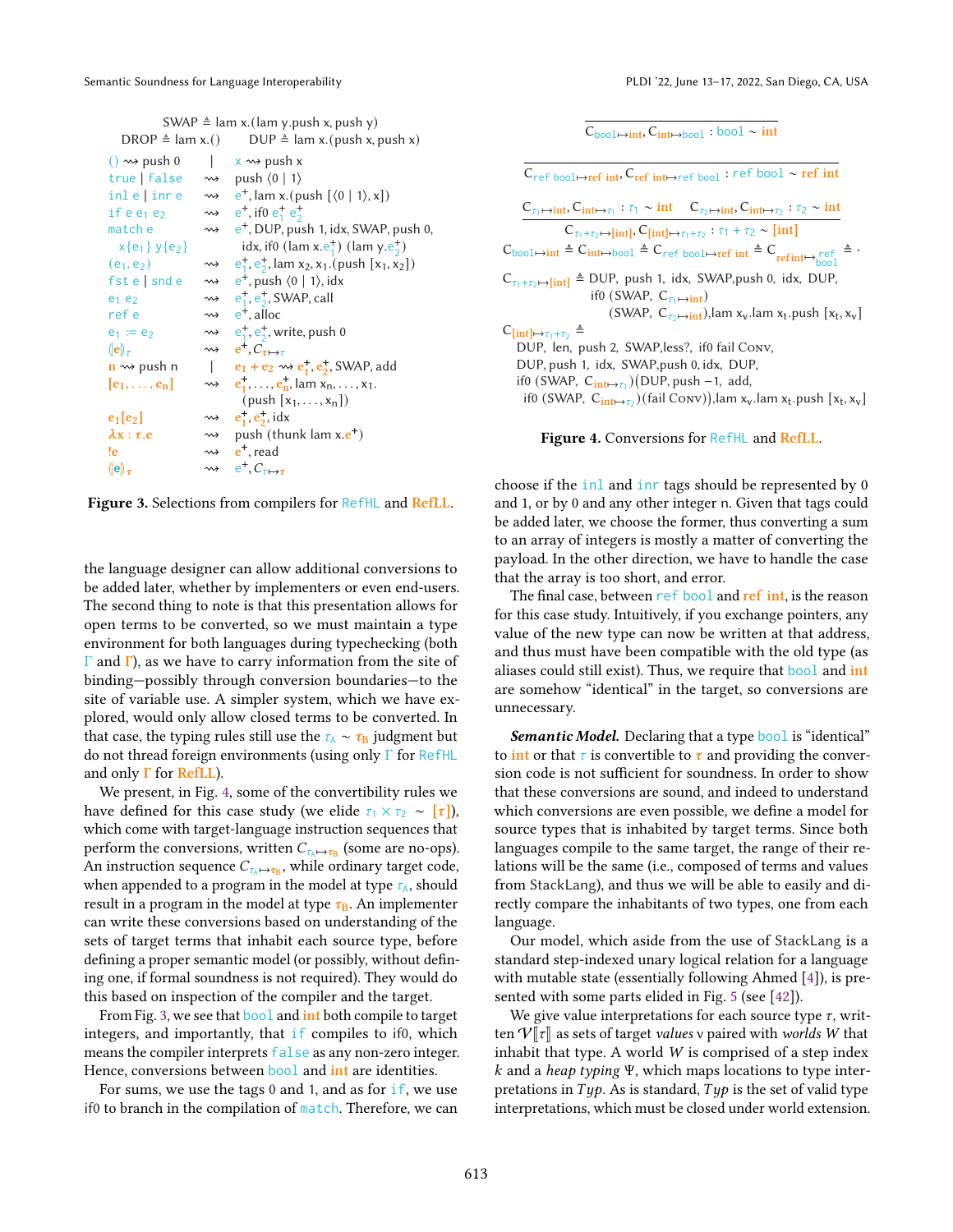Intuitively,  $(W, v) \in \mathcal{V}[\![\tau]\!]$  says that the target value v belongs to (or behaves like a value of) type  $\tau$  in world W. For example,  $V$ [unit] is inhabited by 0 in any world. A more interesting case is  $V[\text{bool}]$ , which is the set of all target integers, not just 0 and 1, though we could choose to define our model that way (provided we compiled bools to 0 or 1). An array  $V[[\tau]]$  is inhabited by an array of target values  $v_i$ in world *W* if each  $v_i$  is in  $V[\tau]$  with *W*.<br>Functions follow the standard pattern for

Functions follow the standard pattern for logical relations, appropriately adjusted for our stack-based target language:  $V[\tau_1 \rightarrow \tau_2]$  is inhabited by values thunk lam x.P in world W if, for any future world W' and argument v in  $V[\![\tau_1]\!]$  at that world the result of substituting the argument into at that world, the result of substituting the argument into the body ( $[x \mapsto v]$ P) is in the expression relation at the result type  $\mathcal{E}[\tau_2]$ . Reference types  $\mathcal{V}[\tau]$  are inhabited by a location  $\ell$  in world W if the current world's heap typing W.Ψ maps  $\ell$  to the value relation  $\mathcal{V}[\tau]$  approximated to the step index in the world  $W.k$ . (The *j*-approximation of a type, written  $[\mathcal{V}[[\tau]]_j]$ , restricts  $\mathcal{V}[[\tau]]$  to inhabitants with worlds in  $World_i$ .)

Our expression relation  $\mathcal{E}[\![\tau]\!]$  defines when a program P in world W behaves as a computation of type  $\tau$ . It says that for any heap H that satisfies the current world  $W$ , written  $H : W$ , and any non-Fail stack S, if the machine  $\langle H; S; P \rangle$  terminates in *j* steps (where *j* is less than our step budget  $W.k$ ), then either it ran to a non-type error or there exists some value v and some future world  $W'$  such that the resulting stack S' is the original stack with v on top, the resulting heap H' satisfies the future world W' and W' and v are in  $V[\![\tau]\!]$ .

At the bottom of Fig. [5,](#page-6-0) we show a syntactic shorthand,  $\Vert \Gamma; \Gamma \vdash e : \tau \Vert$ , for showing that well-typed source programs, when compiled and closed off with well-typed substitutions  $y$  that map variables to target values, are in the expression relation. Note  $G[\![\Gamma]\!]$  contains closing substitutions  $\gamma$  in world W that assign every  $x : \tau \in \Gamma$  to a v such that  $(W, v) \in \mathcal{V}[\![\tau]\!]$ .

With our logical relation in hand, we can now state formal properties about our convertibility judgments.

<span id="page-5-1"></span>Lemma 3.1 (Convertibility Soundness).

If  $\tau \sim \tau$ , then  $\forall (W, P) \in \mathcal{E}[\tau] \cdot (W, (P, C_{\tau \mapsto \tau})) \in \mathcal{E}[\tau]$  $\wedge \forall (W, P) \in \mathcal{E}[\![\tau]\!].(W, (P, C_{\tau \mapsto \tau})) \in \mathcal{E}[\![\tau]\!].$ 

*Proof.* We sketch the ref bool ∼ ref int case; (rest elided, see [\[42\]](#page-15-13)). For ref bool ∼ ref int, what we need to show is that given any expression in  $\mathcal{E}$ [ref bool], if we apply the conversion (which does nothing), the result will be in  $\mathcal{E}$  ref int  $\mathbb{R}$ . That requires  $\mathcal{V}$  ref bool  $\mathbb{R} = \mathcal{V}$  ref int  $\mathbb{R}$ .

The value relation at a reference type says that if you look up the location  $\ell$  in the heap typing of the world (W.Ψ), you will get the value interpretation of the type. That means a ref bool must be a location  $\ell$  that, in the model, points to the value interpretation of bool (i.e.,  $V[\text{bool}]$ ). In our model, this must be true for all future worlds, which makes sense for ML-style references. Thus, for this proof to go through,  $V[\text{bool}]$  must be the same as  $V[\text{int}]$ , which it is. □

Once we have proved Lemma [3.1,](#page-5-1) we can prove semantic type soundness in the standard two-step way for our entire system. First, for each source typing rule, we define a compatibility lemma that is a semantic analog to that rule. For example, the compatibility lemma for the conversion typing rule, shown here, requires the proof of Lemma [3.1](#page-5-1) to go through:

 $\llbracket \Gamma;\Gamma\vdash e:\tau\rrbracket \wedge \tau \sim \tau \implies \llbracket \Gamma;\Gamma\vdash (e)\!\!\!\vert_{\tau}:\tau\rrbracket$ 

Once we have all compatibility lemmas we can prove the following theorems as a consequence:

<span id="page-5-2"></span>Theorem 3.2 (Fundamental Property).

If  $\Gamma; \Gamma \vdash e : \tau$  then  $\lbrack \Gamma; \Gamma \vdash e : \tau \rbrack$  and if  $\Gamma; \Gamma \vdash e : \tau$  then  $\llbracket \Gamma;\Gamma\vdash e:\tau\rrbracket.$ 

<span id="page-5-3"></span>**Theorem 3.3** (Type Safety for RefLL). If  $\cdot \cdot \cdot \cdot$  e :  $\tau$ then for any H : W, if  $\langle H; \cdot; e^+ \rangle \stackrel{*}{\rightarrow} \langle H'; S'; P' \rangle$ , then either  $\langle H', S', P' \rangle \rightarrow \langle H'', S''; P'' \rangle$ , or  $P' = \cdot$  and either  $S' =$  Fail c for some  $c \in \{Conv, IDX\}$  or  $S' = v$ .

<span id="page-5-4"></span>Theorem 3.4 (Type Safety for RefHL). If  $\cdot$ ;  $\cdot$   $\cdot$   $\cdot$   $\cdot$   $\cdot$   $\tau$ then for any H : W, if  $\langle H; \cdot; e^+ \rangle \stackrel{*}{\rightarrow} \langle H'; S'; P' \rangle$ , then either  $\langle H'; S'; P'\rangle \rightarrow \langle H''; S''; P''\rangle$ , or  $P' = \cdot$  and either  $S' =$  Fail c for some  $c \in \{Conv, IDX\}$  or  $S' = v$ .

Discussion. In addition to directly passing across pointers, there are two alternative conversion strategies, both of which our framework would accommodate. First, we could create a new location and copy and convert the data. This would allow the more flexible convertibility which does not require references to "identical" types, but would not allow aliasing, which may be desirable. Second, we could convert (unit  $\rightarrow \tau$ )  $\times$  ( $\tau \rightarrow$  unit) and (unit  $\rightarrow \tau$ )  $\times$  ( $\tau \rightarrow$  unit) instead ref  $\tau$  and ref  $\tau$  (assuming we had pairs)—i.e., read/write proxies to the reference (similar to that used in [\[17\]](#page-14-9)). This allows aliasing, i.e., both languages reading / writing to the same location, and is sound for arbitrary convertibility relations, but comes at a runtime cost at each read / write.

The choice to use the encoding described in this case study, or either of these options, is not exclusive—we could provide different options for different types in the same system, depending on the performance characteristics we need.

# <span id="page-5-0"></span>4 Affine & Unrestricted

In our second case study, we consider an affine language, AFFI, interacting with an unrestricted one, MiniML. We enforce **AFFI**'s at-most-once variable use dynamically in the target using the well-known technique described, e.g., in [\[50\]](#page-15-8), where affine resources are protected behind thunks with stateful flags that raise runtime errors the second time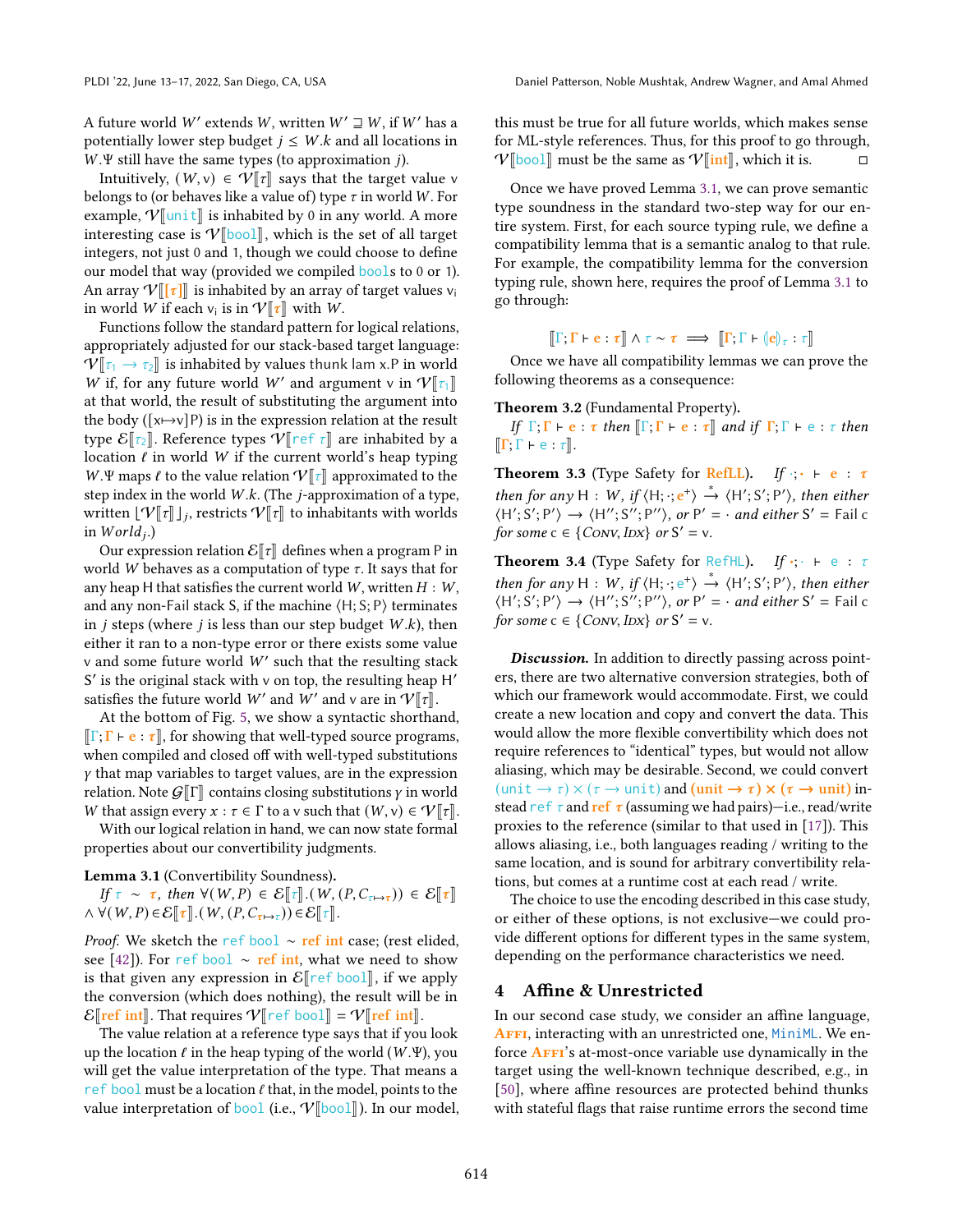<span id="page-6-0"></span> $AtomVal_n = \{(W, v) | W \in World_n\}$  $World_n = \{(k, \Psi) \mid k < n \land \Psi \subset \text{HeapTy}_k\}$  $HeapTy_n = \{\ell \mapsto Type_n, \ldots\}$  $Type_n = \{ R \in 2^{AtomVal_n} \mid \forall (W, v) \in R.$  $\forall W'$ .  $W \sqsubseteq W' \implies (W', v) \in R$  $V[\text{bool}] = {(W, n)} \qquad V[\text{unit}] = {(W, 0)}$ <br> $V[\text{unit}] = {(W, 0)}$  $\mathcal{V}[\![\tau_1 + \tau_2]\!] = \{ (W, [0, v]) \mid (W, v) \in \mathcal{V}[\![\tau_1]\!] \}$  $\cup \{ (W, [1, v]) \mid (W, v) \in \mathcal{V}[\![\tau_2]\!] \}$  $\mathcal{V}[\![\tau_1 \rightarrow \tau_2]\!] = \{(W, \text{thunk lam x.P})\! \mid$  $\forall$ v,  $W' \sqsupseteq W$ .  $(W', v) \in \mathcal{V}[[\tau_1]]$ <br> $\longrightarrow (W'$ ,  $[v]$ ,  $v$ <sup>1</sup> $v$ )  $\in \mathcal{S}[[\tau_1]]$  $\Rightarrow$   $(W', [x \mapsto v]P) \in \mathcal{E}[[\tau_2]]$ <br>  $W \in \mathcal{E}[[x, v]]$  $V$ [ref  $\tau$ ] = { $(W, \ell)$  |  $W.\Psi(\ell) = [\Psi] \tau$ ] $_{W,k}$ }  $V$ [int] = {(W, n)}  $V[[\tau]] = \{ (W, [v_1, \ldots, v_n]) \mid (W, v_i) \in V[[\tau]] \}$  $V[\tau_1 \rightarrow \tau_2] = \{(W, \text{thunk lam x.P})\}$  $\forall$ v,  $W' \sqsupseteq W$ .  $(W', v) \in \mathcal{V}[\![\tau_1]\!]$ <br> $\longrightarrow (W'$ ,  $[v]$ ,  $v$ <sup>1</sup> $) \in \mathcal{S}[\![\tau_1]\!]$  $\Rightarrow$   $(W', [x \mapsto v]P) \in \mathcal{E}[\[tau_2]\]$ <br>  $W \in \mathcal{W} \cup \mathcal{W} \cup \mathcal{W} \cup \{v\} = \{W, [\tau_1], \ldots\}$  $V[\text{ref } \tau] = \{ (W, \ell) \mid W.\Psi(\ell) = \lfloor V[\![\tau]\!] \rfloor_{W.k} \}$  $\mathcal{E}[\![\tau]\!] = \{ (W, P) \mid \forall H : W, S \neq \text{Fall } H', S', j < W. k.$  $\langle H; S; P \rangle \xrightarrow{j} \langle H'; S'; \cdot \rangle \implies S' = \text{fail } c \land c \in \{\text{Conv}, \text{Inx}\}\$  $\forall \exists v, W' \sqsupseteq W$ .  $(S' = S, v \wedge H' : W' \wedge (W', v) \in \mathcal{V}[[\tau]])$  $\llbracket \Gamma;\Gamma\vdash e:\tau\rrbracket\equiv \forall W\gamma_{\Gamma}\gamma_{\Gamma}.(W,\gamma_{\Gamma})\in\mathcal{G}(\llbracket \Gamma\rrbracket\wedge(W,\gamma_{\Gamma})\in\mathcal{G}(\llbracket \Gamma\rrbracket$  $\Rightarrow$   $(W, \text{close}(Y_{\Gamma}, \text{close}(Y_{\Gamma}, e^+))) \in \mathcal{E}[[\tau]]$  $\llbracket \Gamma;\Gamma\vdash e:\tau\rrbracket\equiv \forall W\gamma_{\Gamma}\gamma_{\Gamma}.(W,\gamma_{\Gamma})\in\mathcal{G}\llbracket \Gamma\rrbracket\wedge(W,\gamma_{\Gamma})\in\mathcal{G}\llbracket \Gamma\rrbracket$  $\Rightarrow$   $(W, \text{close}(y_{\Gamma}, \text{close}(y_{\Gamma}, e^+))) \in \mathcal{E}[[\tau]]$ 

Figure 5. Logical relation for RefHL and RefLL.

the thunk is forced. However, an interesting and challenging aspect of our case study is that we only want to use dynamic enforcement when we lack static assurance that an affine variable will be use at most once.

Languages. We present the syntax of AFFI, MiniML, and our untyped Scheme-like functional target LCVM in Fig. [6](#page-6-1) and selected static semantics in Fig. [7](#page-6-2) (see supplementary material [\[42\]](#page-15-13)). Our target LCVM is untyped, with functions, pattern matching, mutable references, and a standard operational semantics defined via steps  $\langle H, e \rangle \rightarrow \langle H', e' \rangle$  over heap and expression pairs. As in the previous case study, we will support open terms across language boundaries, and thus need to carry environments for both languages throughout our typing judgments.

To avoid unnecessary dynamic enforcement, we have two kinds of affine function types in **AFFI:**  $\rightarrow$  and  $\rightarrow$  <sup>[2](#page-6-3)</sup> We introduce a distinction between  $A$ FFI functions (and thus bindings) that may be passed across the boundary (our "dynamic" affine arrows ⊸, written with a hollow circle and bind dynamic affine variables  $a<sub>o</sub>$ ), and ones that will only ever be

<span id="page-6-1"></span>**AFFI** Type  $\tau$  ::= unit | bool | int |  $\tau \rightarrow \tau$  |  $\tau \rightarrow \tau$  |  $! \tau \rightarrow \tau \tau$  |  $\tau \otimes \tau$ Expr. e ::= () | true | false | n | x | a<sub>0</sub> |  $\lambda$ a<sub>0</sub> :  $\tau$ .e  $\left| \begin{array}{c} e \ e \end{array} \right| \left( \begin{array}{c} e \end{array} \right) \right|$  ly let  $\left| x = e \text{ in } e' \right| \left( e, e' \right)$  $| e.1 | e.2 | (e, e) |$  let  $(a_*, a'_*) = e$  in e' Value v ::= () |  $\lambda a_0 : \tau.e$  | !v |  $\langle e, e' \rangle$  |  $(v, v')$ Mode  $\bullet$  ::=  $\circ$  |  $\bullet$ MiniML Type  $\tau$  := unit | int |  $\tau \times \tau$  |  $\tau + \tau$  |  $\tau \to \tau$  |  $\forall \alpha.\tau$  |  $\alpha$  | ref  $\tau$ Expr. e  $:= () | n | x | (e, e) |$  fst e | snd e | inl e | inr e  $\left| \right.$  match e x{e} y{e}  $\left| \right. \lambda x : \tau.e \left| \right.$  e e  $\left| \right. \Lambda \alpha.e \left| \right.$  e  $\left[ \tau \right]$ | ref e | !e | e := e |  $\langle e \rangle_{\tau}$ LCVM Expr e  $:= ( ) | n | \ell | x | (e,e) |$  fst e | snd e | inl e | inr e | if e {e} {e} | match e x{e} y{e} | let x = e in e  $|\lambda x\{e\}|$  | e e | ref e | !e | e := e | fail c Values v ::= () | n |  $\ell$  | (v, v) |  $\lambda$ x.e Err c  $::=$  Type  $|$  Conv

Figure 6. Syntax for MiniML, AFFI, and LCVM.

<span id="page-6-2"></span>

| $a_0: \tau \in \Omega$                                                                                                                                                         |                                                                                                                                 | $\Delta; \Gamma; \Gamma; \Omega$ [a <sub>o</sub> := $\tau_1$ ] + e : $\tau_2$ no. ( $\Omega$ )   |
|--------------------------------------------------------------------------------------------------------------------------------------------------------------------------------|---------------------------------------------------------------------------------------------------------------------------------|--------------------------------------------------------------------------------------------------|
| $\Delta$ ; $\Gamma$ ; $\Gamma$ ; $\Omega$ + $a_0$ : $\tau$                                                                                                                     |                                                                                                                                 | $\Delta; \Gamma; \Gamma; \Omega \vdash \lambda a_{0} : \tau_{1}.e : \tau_{1} \multimap \tau_{2}$ |
|                                                                                                                                                                                | $\Delta; \Gamma; \Gamma; \Omega[a_{\bullet} := \tau_1] \vdash e : \tau_2$                                                       |                                                                                                  |
|                                                                                                                                                                                | $\Delta: \Gamma: \Gamma$ ; $\Omega$ + $\lambda$ a. $\tau_1$ . $\tau_1$ $\rightarrow$ $\tau_2$                                   |                                                                                                  |
| $\Omega = \Omega_1 \boxplus \Omega_2 \quad \Delta; \Gamma; \Gamma; \Omega_1 \vdash e_1 : \tau_1 \rightarrow \tau_2 \quad \Delta; \Gamma; \Gamma; \Omega_2 \vdash e_2 : \tau_1$ |                                                                                                                                 |                                                                                                  |
|                                                                                                                                                                                | $\Delta$ ; $\Gamma$ ; $\Omega$ + e <sub>1</sub> e <sub>2</sub> : $\tau_2$                                                       |                                                                                                  |
| $\Delta; \Gamma; \Gamma; \Omega_1 \vdash e : \tau_1 \otimes \tau_2 \quad \Delta; \Gamma; \Gamma; \Omega_2[a_{\bullet} := \tau_1, a'_{\bullet} := \tau_1] \vdash e' : \tau'$    | $\Omega = \Omega_1 \uplus \Omega_2$                                                                                             |                                                                                                  |
|                                                                                                                                                                                | $\Delta$ ; $\Gamma$ ; $\Gamma$ ; $\Omega$ + let $(a_{\bullet}, a'_{\bullet}) = e$ in $e'$ : $\tau'$                             |                                                                                                  |
|                                                                                                                                                                                | $\Omega = \Omega_e \uplus \Omega'$ no. $(\Omega_e)$ $\Delta$ ; $\Gamma$ ; $\Gamma$ ; $\Omega_e$ + e : $\tau$ : $\tau \sim \tau$ |                                                                                                  |
|                                                                                                                                                                                | $\Gamma$ ; $\Omega$ ; $\Delta$ ; $\Gamma$ + $\langle e \rangle_{\tau}$ : $\tau$                                                 |                                                                                                  |
| $\Omega = \Omega_1 \uplus \Omega_2$ $\Gamma; \Omega_1; \Delta; \Gamma \vdash e_1 : \tau_1 \rightarrow \tau_2$ $\Gamma; \Omega_2; \Delta; \Gamma \vdash e_2 : \tau_1$           |                                                                                                                                 |                                                                                                  |

 $\Delta$ ; Γ; Γ; Ω + e<sub>1</sub> e<sub>2</sub> :  $\tau_2$ 

Figure 7. Selected statics for AFFI and MiniML.

used within  $\overline{AFH}$  (our "static" affine arrows  $\rightarrow$ , written with a solid circle and bind static affine variables a•).

We can see in Fig. [7](#page-6-2) how  $A$ FFI's affine-variable environment Ω is maintained: variables are introduced by lambda and tensor-destructuring let, and environments are split across subterms, but all bindings are not required to be used, as we can see, in the variable rule. (In the full rules in supplementary material [\[42\]](#page-15-13), a similar pattern shows up for base types). Since affine resources can exist within unrestricted MiniML terms, our affine environments  $\Omega$  need to be split, even in MiniML typing rules.

Note that we do not allow a dynamic function  $\lambda a_0$ : .e to close over static resources, as it may be duplicated if passed to

<span id="page-6-3"></span> $^{2}$ In our supplementary materials [\[42\]](#page-15-13), we also present a complete case study with a simpler variant of AFFI, which does not distinguish  $\frac{1}{2}$  and thus does dynamic enforcement even on affine variables that have no interaction with unrestricted code.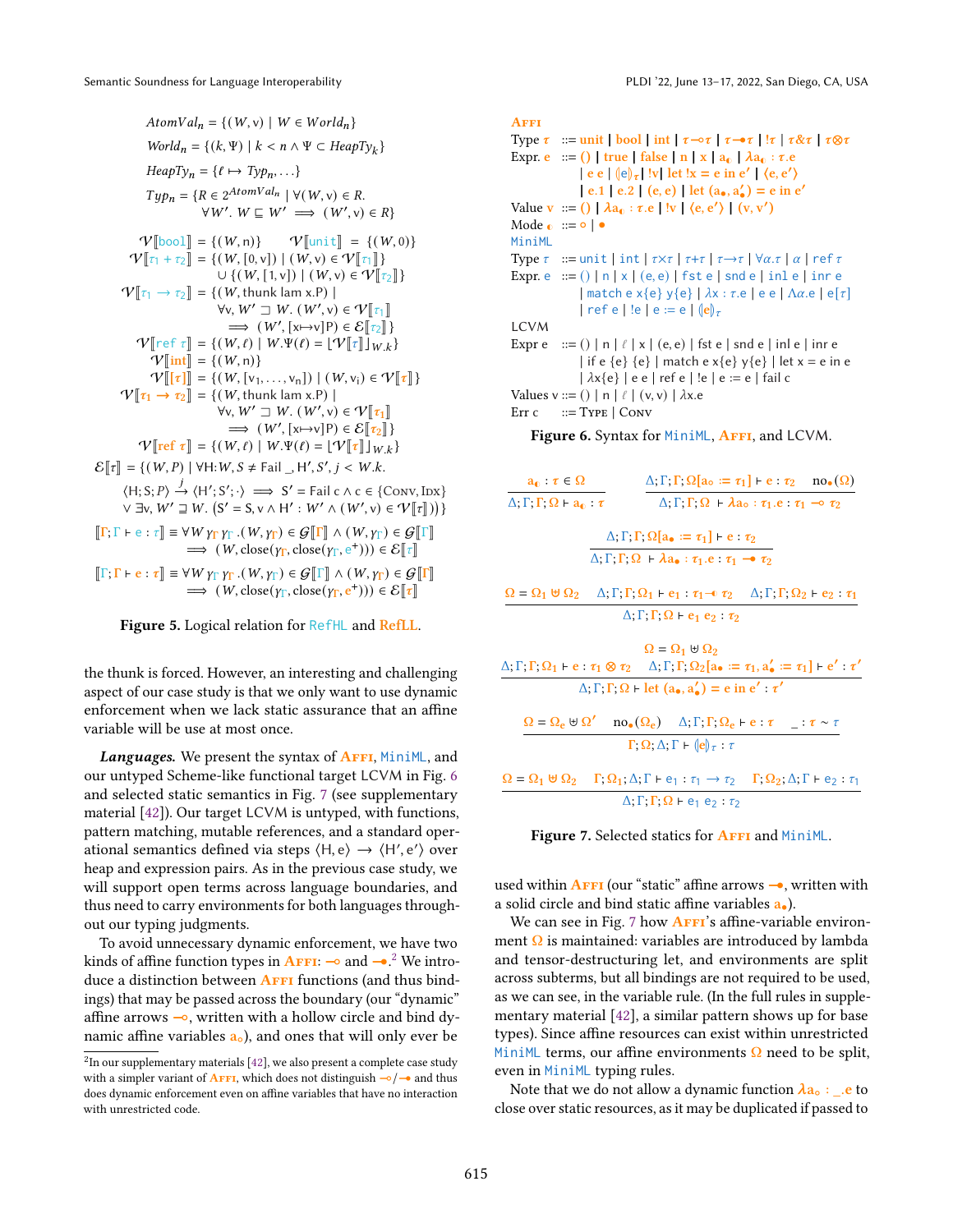<span id="page-7-0"></span>thunk(e)  $\triangleq$  let r<sub>fr</sub> = ref 1 in  $\lambda$ <sub>-1</sub>. {if !r<sub>fr</sub> {fail Conv} {r<sub>fr</sub> := 0; e}} ()  $\rightsquigarrow$  ()  $\mod n$   $\lambda x : \tau \cdot e \rightsquigarrow \lambda x.\{e^+\}$  true/false  $\rightsquigarrow$  0/1  $a_0 \rightsquigarrow a_0$  ()  $a_0 \rightsquigarrow a_0$   $\lambda a_0 / (a \cdot \tau \cdot e \rightsquigarrow \lambda a_0 / (e^+)$ (e<sup>1</sup> : <sup>1</sup> ⊸ 2) e<sup>2</sup> ⇝ e + 1 (let x = e + 2 in thunk(x)) + +  $(e_1 : \tau_1 \rightarrow \tau_2) e_2 \longrightarrow e_1^+ e_2$ let  $(a_{\bullet}, a'_{\bullet}) = e_1$  in  $e_2 \longrightarrow \text{let } x_{\text{fresh}} = e_1^+,$  $a_{\bullet}$  = fst  $x_{\text{fresh}}$  $a'_\bullet$  = snd x<sub>fresh</sub> in  $e_2^+$ 

Figure 8. Selected cases for MiniML and **AFFI** compilers.

MiniML, and thus the static resources would be unprotected. However, we do allow a dynamic function to accept a static closure as argument. This is safe because the dynamic guards will ensure that the static closure is called at most once. Once called, any static resources in its body will be used safely because the static closure typechecked.

We present selections of our compilers in Fig. [8](#page-7-0) that highlight the interesting cases: how we compile variables, binders, and application. In the application cases, we can see that static variables do not introduce the overhead that dynamic variables have (see the thunk macro at the top of the figure that errors on second invocation).

Convertibility. We define convertibility relations and conversions for **AFFI** and MiniML, highlighting selections in Fig. [9](#page-7-1) (see supplementary material for elided unit ∼ unit and  $\tau_1 \otimes \tau_2 \sim \tau_1 \times \tau_2$ ). We focus on the conversion between  $\rightarrow$  and  $\rightarrow$  (note, of course, that it is impossible to safely convert  $\rightarrow$  to MiniML). Our compiler is designed to support affine code being mixed directly with unrestricted code. Intuitively, an affine function should be able to behave as an unrestricted one, but the other direction is harder to accomplish, and higher-order functions mean both must be addressed at once. In order to account for this, we convert  $\tau_1 \rightarrow \tau_2$ not to  $\tau_1 \rightarrow \tau_2$ , but rather to (unit  $\rightarrow \tau_1$ )  $\rightarrow \tau_2$ . That is, to a MiniML function that expects its argument to be a thunk containing a  $\tau_1$  rather than a  $\tau_1$  directly. Provided that the thunk fails if invoked more than once, we can ensure, dynamically, that a MiniML function with that type behaves as an **AFFI** function of a related type. These invariants are ensured by appropriate wrapping and use of the compiler macro thunk( $\cdot$ ) (see top of Fig. [8\)](#page-7-0).

Semantic Model. The most interesting part of this case study is the logical relation because we must build a model that allows us to show that the dynamic and static affine bindings within **AFFI** are used at most once. For a dynamic binding, this is tracked in target code by the dynamic reference flag created by the macro thunk. For a static binding, we use a similar strategy of tracking use via a flag, but rather than a target-level dynamic runtime flag, we create a phantom flag that exists only within our model. Specifically, we define an augmented target operational semantics that exists

<span id="page-7-1"></span>
$$
\overline{C_{int\mapsto bool}, C_{bool\mapsto int}: int\sim bool} \\[1mm] \frac{C_{\tau_1\mapsto \tau_1}, C_{\tau_1\mapsto \tau_1} : \tau_1\sim \tau_1 \quad C_{\tau_2\mapsto \tau_2}, C_{\tau_2\mapsto \tau_2} : \tau_2\sim \tau_2}{C_{\mapsto}\_S C_{\mapsto}\_ : \tau_1\multimap \tau_2\sim (unit\to \tau_1)\to \tau_2} \\[1mm] \frac{C_{bool\mapsto int}(e) \triangleq e \quad C_{int\mapsto bool}(e) \triangleq if\ e\ 0\ 1} \\[1mm] \frac{C_{\tau_1\multimap \tau_2\mapsto (unit\to \tau_1)\to \tau_2}(e) \triangleq}{let\ x = e\ in\ \lambda x_{thnk}.let\ x_{conv} = C_{\tau_1\mapsto \tau_1}(x_{thnk}\,())\ in\ \\let\ x_{acc} = thunk(x_{conv})\ in\ C_{\tau_2\mapsto \tau_2}(x\ x_{acc}) \\[1mm] \frac{C_{(unit\to \tau_1)\to \tau_2\mapsto \tau_1\multimap \tau_2}(e) \triangleq let\ x = e\ in\ \\ \lambda x_{thnk}.let\ x_{acc} = thunk(C_{\tau_1\mapsto \tau_1}(x_{thnk}\,())\ )\ in\ C_{\tau_2\mapsto \tau_2}(x\ x_{acc})
$$

#### Figure 9. Selected convertibility rules for MiniML and AFFI.

solely for the model, and any program that runs without getting stuck under the augmented semantics has a trivial erasure to a program that runs under the standard semantics. This means we are using the model to identify a subset of target programs (the erasures of well-behaved augmented programs) that do not violate source type constraints (i.e., do not use static variables more than once), even if there is nothing in the target programs that actually witnesses those constraints (i.e., dynamic checks or static types).

We build the model as follows. First, we extend our machine configurations to keep track of *phantom flags*  $f$  – i.e., in addition to a heap H and term e, we have a *phantom flag* set Φ. Second, the augmented semantics uses one additional term, protect, which consumes one of the aforementioned phantom flags when it reduces:

Expressions e ::= ... protect(e, f)  
⟨
$$
\Phi \uplus \{f\}
$$
, H, protect(e, f)⟩ → ⟨ $\Phi$ , H, e⟩

And finally, we modify the two rules that introduce bindings such that whenever a binding in the syntactic category • is introduced, we create a new phantom flag (where " $f$  fresh" means f is disjoint from all flags generated in this execution):

| f fresh                                                                                                                                                                   |
|---------------------------------------------------------------------------------------------------------------------------------------------------------------------------|
| $\langle \Phi, H \rangle$ , let $a_{\bullet} = v$ in e $\rangle \rightarrow \langle \Phi \uplus \{f\}, H \rangle$ , $[a_{\bullet} \mapsto \text{protect}(v, f)]e \rangle$ |
| f fresh                                                                                                                                                                   |
| $\langle \Phi, H, \lambda a_{\bullet} . e \nu \rangle \rightarrow \langle \Phi \uplus \{f\}, H, [a_{\bullet} \mapsto \text{protect}(v, f)]e \rangle$                      |

Note that we write  $\rightarrow$  for a step in this augmented semantics, to distinguish it from the true operational step  $\rightarrow$ . While phantom flags in the augmented operational semantics play a similar role in protecting static affine resources as dynamic reference flags in the dynamic case, the critical difference is that in the augmented semantics, a protect( $\cdot$ )ed resource for which there is no phantom flag will get stuck, and thus be excluded from the logical relation by construction. This is very different from the dynamic case, where we want and, in fact, need — to include terms that can fail in order to mix MiniML and  $A$ FFI without imposing an affine type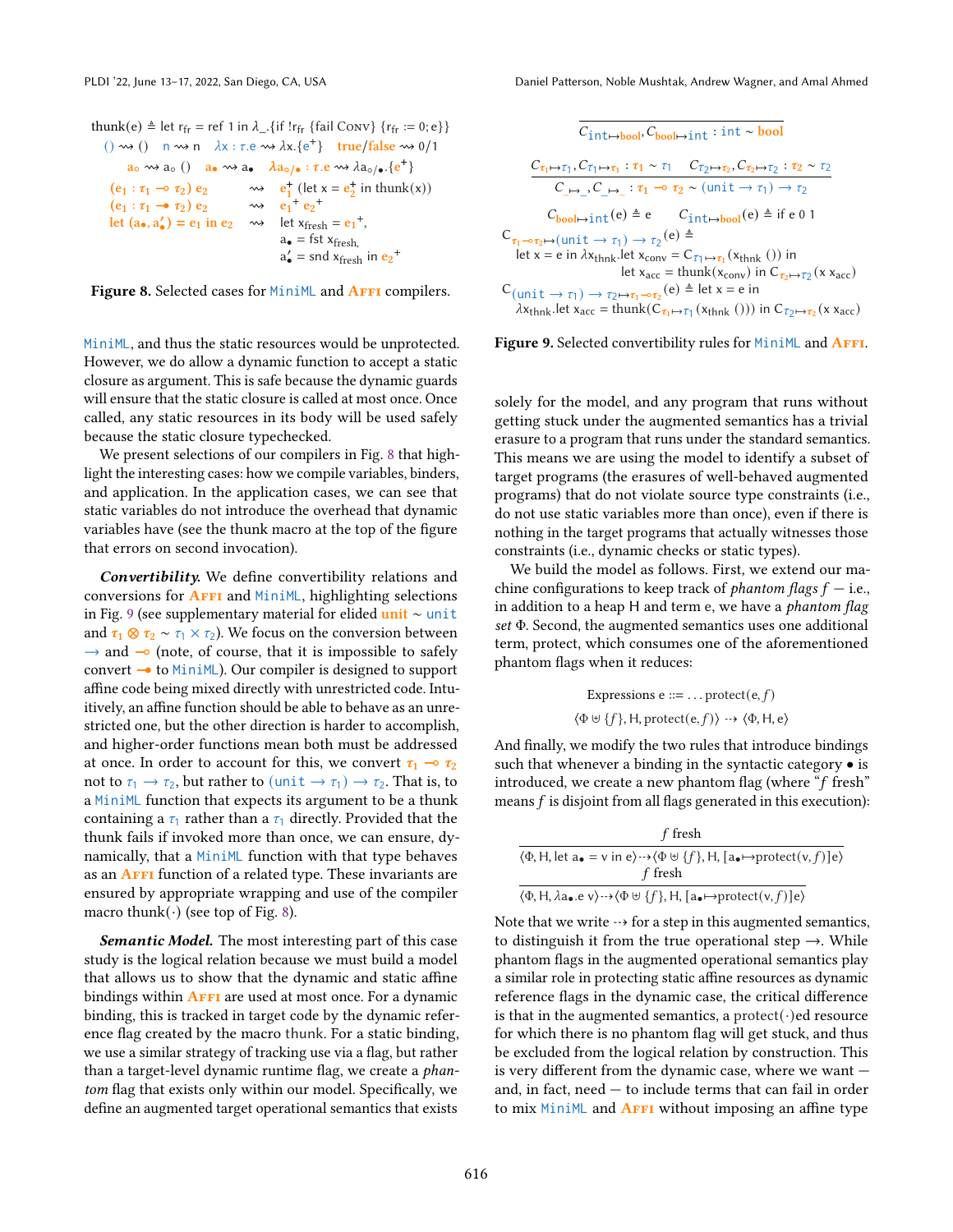system on MiniML itself. What this means for the model is that dynamic reference flags are a shared resource that can be accessed from many parts of the program and therefore tracked in the world, while phantom flags are an unique resource which our type system ensures is owned/used by at most one part of the program, which is what allows us to prove that the augmented semantics will not get stuck.

While the full definitions are in our supplementary materials [\[42\]](#page-15-13), we give a high-level description of our expression and value relations, shown in Fig. [10,](#page-8-0) noting that the highlevel structure is similar to the first case study.

Our expression relation,  $\mathcal{E}[\![\tau]\!]_\rho$ , is made up of tuples of worlds W and phantom flag stores / term pairs  $(\Phi_i, e_i)$ , where each flag store represents the phantom variables owned by the expression. Our worlds W keep the step index, a standard heap typing Ψ (see [§3\)](#page-3-0), but also an affine flag store Θ, which maps dynamic flags  $\ell$  to either a marker that indicates a dynamic affine variable has been used (0, written used), or the phantom flags  $\Phi$  that it closes over if it has not been used (a set that can be empty, of course). These dynamic flags  $\ell$  are a subset of the heap, disjoint from  $\Psi$  (which tracks the rest of the heap, i.e., all the normal/non-dynamic-flag references). The expression relation then says that, given a heap that satisfies the world and arbitrary "rest" of phantom flag store  $\Phi_r$  (disjoint from that closed over by the world and the owned portion), the term e will either: (i) run longer than the step index accounts for, (ii) fail Conv (error while converting a value), or (iii) terminate at some value e ′ , where the flag store  $\Phi$  has been modified to  $\Phi_f \uplus \Phi_q$ , the heap has changed to H', and the new world  $W'$  is an extension of W. World extension ( $\sqsubseteq_{\Phi_r}$ ) is defined over worlds that do not contain phantom flags from  $\Phi_r$ , since phantom flags are a local resource and the world contains what is global. It allows the step index to decrease, the heap typing to gain (but not overwrite or remove) entries, and the affine store to mark (but not unmark) dynamic bindings as used.

At that future world, we know that the resulting value, along with their  $\Phi_f$ , will be in the value relation  $V[[\tau]]_p$ . The phantom flag store  $\Phi_q$  is "garbage" that is no longer needed, and the "rest" is unchanged. Note that, while running, some phantom flags may have moved into the new world but the new world cannot have absorbed what was in the "rest".

Our value relation cases are now mostly standard, so we will focus only on the interesting ones: ⊸ and →.  $V[\![\tau_1 \multimap \tau_2]\!]$ is defined to take an arbitrary argument from  $V[\![\tau_1]\!]$ , which may own static phantom flags in Φ, and add a new location  $\ell$  that will be used in the thunk that prevents multiple uses, but also store the phantom flags in the affine store. The idea is that a function  $\lambda a_0$  : \_.e can be applied to an expression that closes over static phantom flags, like let  $(b_{\bullet}, c_{\bullet}) = (1, 2)$  in  $\lambda a_{\bullet}.b_{\bullet}$  -the latter will have phantom flags for both  $\mathbf{b}_\bullet$  and  $\mathbf{c}_\bullet$ . The body is then run with the argument substituted with a guarded expression. Now, consider

<span id="page-8-0"></span>guard(e, ℓ) ≜ \_.{if !ℓ {fail Conv} {ℓ := used; e}} <sup>V</sup>J<sup>1</sup> <sup>→</sup> 2K <sup>=</sup> {(W, (∅, x.{e})) <sup>|</sup> <sup>∀</sup><sup>v</sup> <sup>W</sup> ′ . <sup>W</sup> <sup>&</sup>lt;<sup>∅</sup> <sup>W</sup> ′ ∧ (<sup>W</sup> ′ , (∅, <sup>v</sup>)) ∈ VJ1K =⇒ (W ′ , (∅, [↦→v]e)) ∈ EJ2K } <sup>V</sup>J<sup>1</sup> <sup>⊸</sup> 2K· <sup>=</sup> {(W, (∅, <sup>x</sup>{e})) <sup>|</sup> <sup>∀</sup><sup>Φ</sup> <sup>v</sup> <sup>W</sup> ′ . <sup>W</sup> <sup>&</sup>lt;<sup>∅</sup> <sup>W</sup> ′ ∧ (<sup>W</sup> ′ , (Φ, <sup>v</sup>)) ∈ VJ1K· =⇒ ( (W ′ ., W ′ .Ψ, W ′ .Θ ⊎ ℓ ↦→ Φ), (∅, [↦→guard(v, ℓ)]e)) ∈ EJ2K·} <sup>V</sup>J<sup>1</sup> 2K· <sup>=</sup> {(W, (Φ, <sup>a</sup>•.{e})) <sup>|</sup> ∀Φ ′ f<sup>1</sup> v W ′ .<sup>W</sup> <sup>&</sup>lt;<sup>Φ</sup> <sup>W</sup> ′ ∧ (<sup>W</sup> ′ , (Φ ′ , <sup>v</sup>)) ∈ VJ1K· ∧Φ ∩ Φ ′ = ∅ ∧ f ∉ Φ ⊎ Φ ′ ⊎ flags(W ′ ) =⇒ (W ′ , (Φ ⊎ Φ ′ ⊎ {f }, [a•↦→protect(v, f )]e)) ∈ EJ2K·} <sup>E</sup>JK <sup>=</sup> {(W, (Φ, <sup>e</sup>)) <sup>|</sup> freevars(e) <sup>=</sup> ∅ ∧ ∀Φ, H:W, e ′ , H ′ , < W.. Φ #Φ ∧ Φ ⊎ Φ : W∧ ⟨Φ ⊎ flags(W) ⊎ Φ, H, e⟩ d ⟨Φ ′ , H ′ , e ′ ⟩ ↛ =⇒ e ′ = fail Conv ∨ (∃Φ Φ W ′ . Φ ′ = Φ ⊎ flags(W ′ ) ⊎ Φ ⊎ Φ ∧ W ⊑Φ W ′ ∧ H ′ : W ′ ∧ (W ′ , (Φ , e ′ )) ∈ VJK )} (, Ψ, Θ) ⊑<sup>Φ</sup> (, Ψ ′ , Θ ′ ) ≜ (, Ψ ′ , Θ ′ ) ∈ ∧ ≤ ∧ Φ#flags(, Ψ, Θ) ∧ Φ#flags(, Ψ ′ , Θ ′ ) ∧ ∀ℓ ∈ dom(Ψ).⌊Ψ(ℓ)⌋ = Ψ ′ (ℓ) ∧ ∀ℓ ∈ dom(Θ).(ℓ) ∈ dom(Θ ′ )∧ (Θ(ℓ) = used =⇒ Θ ′ (ℓ) = used) ∧ (Θ(ℓ) = Φ =⇒ Θ ′ (ℓ) = (used ∨ Φ))

Figure 10. Selections of MiniML & AFFI Logical Relation.

what happens when the variable is used: the guard $(\cdot)$  wrapper will update the location to used, which means that in the world, the phantom flags that were put at that location are no longer there  $-$  i.e., they are no longer returned by flags( $W'$ ), which returns all phantom flags closed over by dynamic flags. That means, for the reduction to be well-formed, the phantom flags have to move somewhere else—either back to being owned by the term (in  $\Phi_f$ ) or in the discarded "garbage"  $\Phi_g$ . Once the phantom flag set has been moved back out of the world, the flags can again be used by  $protect(\cdot)$  expressions.

The static function,  $V[\tau_1 - \tau_2]$ , has a similar flavor, but it may itself own static phantom flags. That means that the phantom flag set for the argument must be disjoint, and when we run the body, we combine the set along with a fresh phantom flags  $f$  for the argument, which are then put inside the protect( $\cdot$ ) expressions.

With the logical relation in hand, we can prove analogous theorems to Lemma [3.1](#page-5-1) (Convertibility Soundness), Theorem [3.2](#page-5-2) (Fundamental Property), Theorem [3.3](#page-5-3) (Type Safety for Lang A), and Theorem [3.4](#page-5-4) (Type Safety for Lang B).

Note that to prove our type safety theorems, we prove a lemma which states that, if  $\langle H, e \rangle \stackrel{*}{\rightarrow} \langle H', e' \rangle \rightarrow$ , then for any  $\Phi$ ,  $\langle \Phi, \mathsf{H}, \mathsf{e} \rangle \rightarrow \langle \Phi'_1, \mathsf{H}'_1, \mathsf{e}'_1 \rangle \rightarrow$ . This lemma is necessary because the given assumption of the type safety theorem is that the configuration  $(H, e)$  steps under the normal operational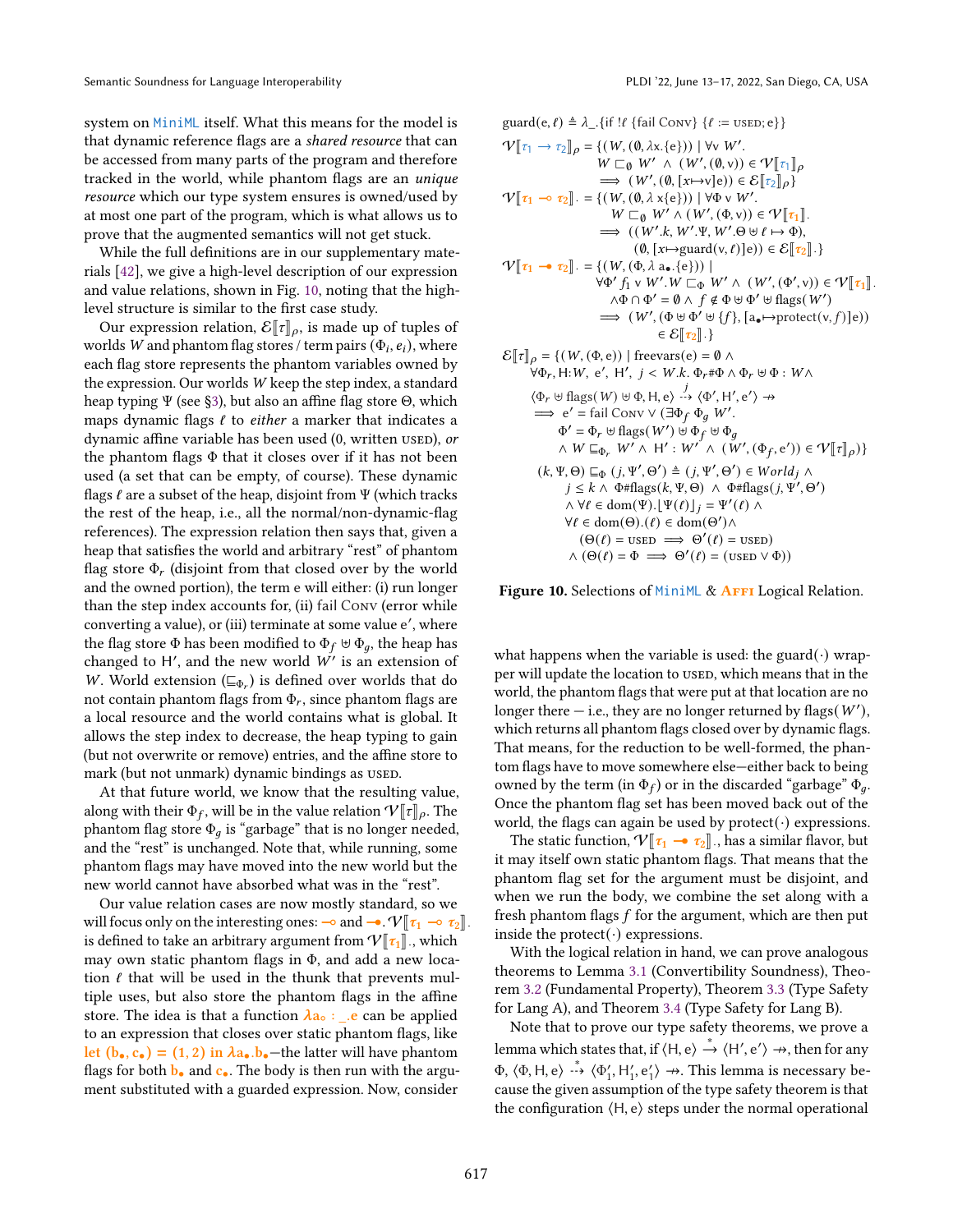semantics, but to apply the expression relation, we need that a corresponding configuration steps to an irreducible configuration under the phantom operational semantics.

Although our phantom flag realizability model was largely motivated by efficiency concerns with the dynamic enforcement of affinity, more broadly, it demonstrates how one can build complex static reasoning into the model even if such reasoning is absent from the target. Indeed, the actual target language, which source programs are compiled to and run in, has not changed; the augmentations exist only in the model. In this way, the preservation of source invariants is subtle: it is not that the types actually exist in the target (via runtime invariants or actual target types), but rather that the operational behavior of the target is exactly what the type interpretations characterize.

# <span id="page-9-0"></span>5 Memory Management & Polymorphism

For our third case study, we consider how MiniML, whose references are garbage collected, can interoperate with core  $\mathbf{L}^3$ . a language with safe strong updates despite memory aliasing, supported via linear capabilities [\[3\]](#page-14-8). This case study primarily highlights how different memory management strategies can interoperate safely, in particular, that manually managed linear references can be converted to garbage-collected references without copying. This is of particular interest as more low-level code is written in Rust, a language with an ownership discipline on memory that similarly could allow safe transfer of memory to garbage-collected languages.

We also use this case study to explore how polymorphism/generics in one language can be used, via a form of interoperability, from the other. This is interesting because significant effort has gone into adding generics to languages that did not originally support them, in order to more easily build certain re-usable libraries. $3$  While we are not claiming that interoperability could entirely replace built-in polymorphism, sound support for cross-language type instantiation and polymorphic libraries presents a possible alternative, especially for smaller, perhaps more special-purpose, languages. This would allow us to write something like:

# map $\left\langle \left( \boldsymbol{\lambda} \mathbf{x}: \text{int}.\mathbf{x}+\mathbf{1} \right) \right\rangle \scriptstyle \left\langle \text{int} \right\rangle \rightarrow \scriptstyle \left\langle \text{int} \right\rangle \left\langle \left[ \mathbf{1},2,3\right] \right\rangle \scriptstyle \downarrow \text{ist} \left\langle \text{int} \right\rangle$

where the blue language supports polymorphism, and has a generic map function, while the pink language does not. Of course, since convertibility is still driving this, in addition to using a concrete intlist,  $[1, 2, 3]$ , as above, the language without polymorphism could convert entirely different (nonlist) concrete representations into similar polymorphic ones — i.e., implementing a sort of polymorphic interface at the boundary. For example, rather than an intlist (or a stringlist), in the example above, one could start with an intarray or

intbtree, or any number of other traversable data structures that could be converted to list int (or any list  $\alpha$ ).

**Languages.** We present the syntax of  $\mathbf{L}^3$ , augmented with forms for interoperability, in Fig. [11.](#page-10-0)  $L^3$  has linear capability types cap  $\zeta \tau$  (capability for abstract location  $\zeta$  storing data of type  $\tau$ ), unrestricted pointer types ptr  $\zeta$  to support aliasing, and location abstraction ( $\Lambda \zeta$ .e :  $\forall \zeta$ . $\tau$  and  $\Gamma \zeta$ ,  $v \Gamma$  :  $\exists \zeta. \tau$ ). The key insight to  $L^3$  is that the pointer can be separated from the capability and passed around in the program separately. At runtime, the capabilities will be erased, but the static discipline only allows pointers to be used with their capabilities (tied together with the type variables  $\zeta$ ), and only allows capabilities to be used linearly. This enables safe in-place updates and low-level manual memory management while still supporting some flexibility in terms of pointer manipulation. We refer the reader to our supple-mentary materials [\[42\]](#page-15-13), or the original paper on  $\mathbf{L}^3$  ([\[3\]](#page-14-8)) for more details on its precise static semantics, but present highlights here. In particular, new allocates memory and returns an existential package containing a capability and pointer ( $\exists \zeta$ .cap  $\zeta \tau \otimes \rho$ tr  $\zeta$ ). swap takes a matching capability (cap  $\zeta \tau_1$ ) and pointer ptr  $\zeta$  and a value (of a possibly different type  $\tau_2$ ) and replaces what is stored, returning the capability and old value cap  $\zeta \tau_2 \otimes \tau_1$ . Note that since capabilities record the type of what is in the heap and are unique, strong updates are safe. Finally, free takes a package of a capability and pointer ( $\exists \zeta$  .cap  $\zeta \tau \otimes$  ptr  $\zeta$ ) and frees the memory, consuming both in the process and returning what was stored there—any lingering pointers are harmless, as the necessary capability is now gone.

We compile both  $L^3$  and MiniML to an extension of the Scheme-like target LCVM that we used in the previous case study (see Fig. [13](#page-10-1) for  $\mathbf{L}^3$ ; MiniML is standard). Our additions to LCVM, shown in Fig. [12,](#page-10-2) add manual memory allocation (alloc), free (which will error on a garbage-collected location), an instruction (gcmov) to convert a manually managed location to garbage collected, and an instruction (callgc) to explicitly invoke the garbage collector. The last allows the compiler to decide where the GC can intercede (before allocation, in our compiler), and in doing so simplifies our model slightly. The memory management itself is captured in our heap definition, which allows the same location names to be used as either GC'd  $\stackrel{gc}{\longleftrightarrow}$ ) or manually managed  $\stackrel{m}{\longleftrightarrow}$ ), and reused after garbage collection or manual free. Dereference (!e) and assignment ( $e := e$ ) work on both types of reference (failing, of course, if it is manually managed and has been freed). This strategy of explicitly invoking the garbage collector and using a single pool of locations retains significant challenging aspects about garbage collectors while remaining simple enough to expose the interesting aspects of interoperation.

As in the previous case study, we have boundary terms,  $\|\mathbf{e}\|_{\tau}$  and  $\|\mathbf{e}\|_{\tau}$ , for converting a term and using it in the other

<span id="page-9-1"></span> $3e.g.,$  Java 1.5/5, C# 2.0 [\[28\]](#page-14-12) and more recently, in the Go programming language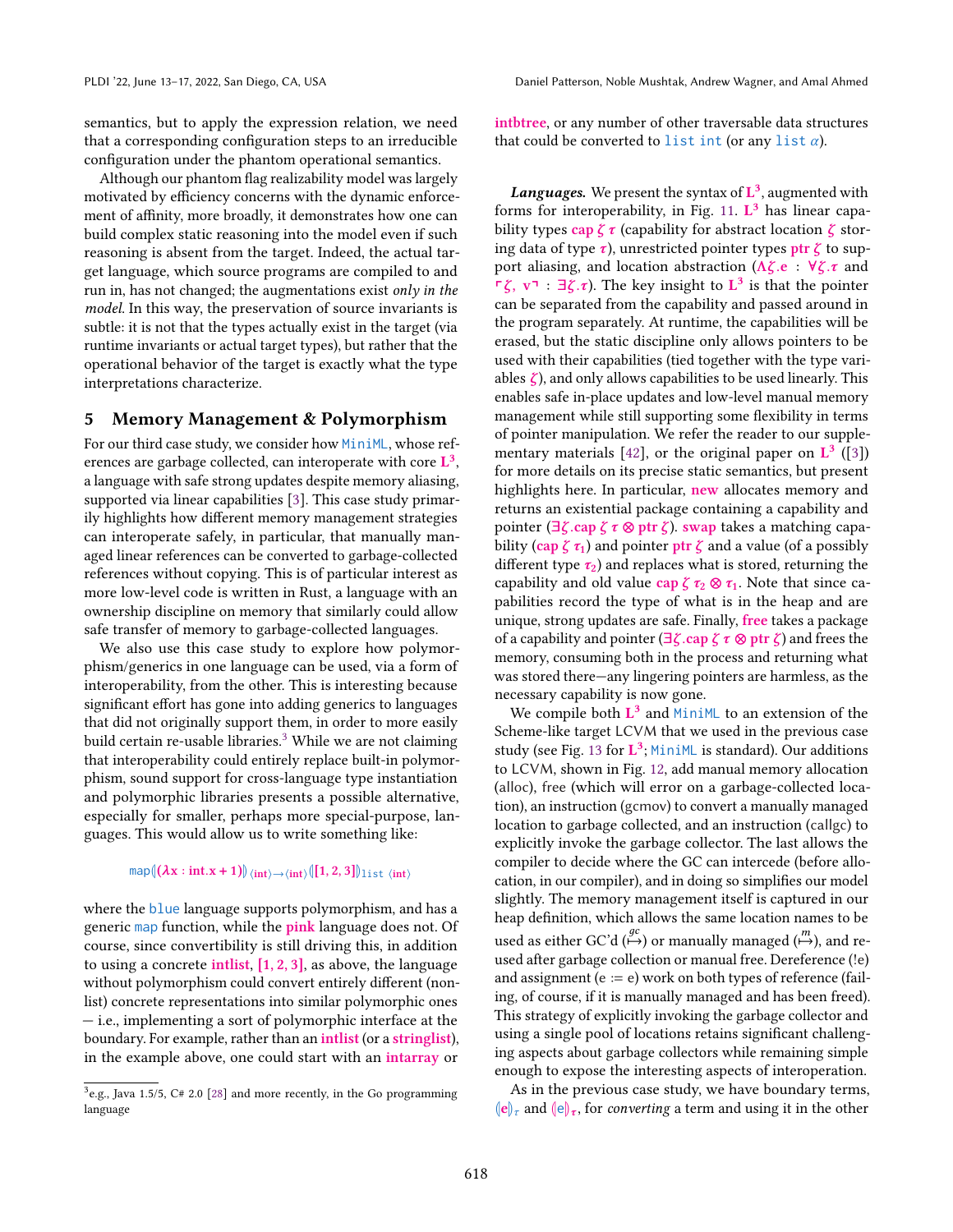<span id="page-10-0"></span>

| $\mathbf{I}^3$                       |                   |                                                                                                                                                                |  |
|--------------------------------------|-------------------|----------------------------------------------------------------------------------------------------------------------------------------------------------------|--|
| Type $\tau$                          |                   | $\equiv$ unit   bool   $\tau \otimes \tau$   $\tau \rightarrow \tau$   ! $\tau$                                                                                |  |
|                                      |                   | $ \text{ptr }\zeta  \text{cap }\zeta \tau  \forall \zeta.\tau   \exists \zeta.\tau$                                                                            |  |
| Value <b>v</b>                       |                   | $\mathbb{R} = \lambda \mathbf{x} : \tau.\mathbf{e} \mid (\mathbf{x}, \mathbf{v}) \mid \mathbf{w} \mid \mathbf{A} \zeta.\mathbf{e} \mid \mathbf{g}, \mathbf{v}$ |  |
| Expr. e                              |                   | $\equiv v   x   (e, e)   e e   \text{let} (x) = e \text{ in } e   \text{ if } e e e$                                                                           |  |
|                                      |                   | $\det(x, x) = e$ in e $\det x = e$ in e $\det x$                                                                                                               |  |
|                                      |                   | $ $ drop e $ $ new e $ $ free e $ $ swap e e e $ e(\zeta) $                                                                                                    |  |
|                                      |                   | $ \Gamma \zeta, e^{\eta} $ let $\Gamma \zeta, x^{\eta} = e$ in e $ e _{\tau}  e_{\tau} $                                                                       |  |
| DUPLICABLE                           | $\equiv$ $\equiv$ | {unit, bool, ptr $\zeta$ , $\{ \tau \}$ }                                                                                                                      |  |
| <b>Figure 11.</b> Syntax for $L^3$ . |                   |                                                                                                                                                                |  |

<span id="page-10-2"></span>

| Expr e                  | $\therefore$ $\therefore$ alloc e   free e   gcmov e   callgc                             |
|-------------------------|-------------------------------------------------------------------------------------------|
|                         | Heap H $::= \ell \stackrel{m}{\mapsto} v, H \mid \ell \stackrel{gc}{\mapsto} v, H \mid$ . |
| Err Code c $ ::=$   PTR |                                                                                           |

Figure 12. Additions to LCVM (see Fig. [6](#page-6-1) for base LCVM).

language. Now, we also add new types  $\langle \tau \rangle$ , pronounced "foreign type", and allow conversions from  $\tau$  to  $\langle \tau \rangle$  for *opaquely* embedding[4](#page-10-3) types for use in polymorphic functions.

If a language supports polymorphism, then its type abstractions should be agnostic to the types that instantiate them, allowing them to range over not only host types, but indeed any foreign types as well. Doing so should not violate parametricity. However, the non-polymorphic language may need to make restrictions on how this power can be used, so as to not allow the polymorphic language to violate its invariants. To make this challenge material, our nonpolymorphic language in this case study has linear resources (heap capabilities) that cannot, if we are to maintain soundness, be duplicated. This means, in particular, that whatever interoperability strategy we come up with cannot allow a linear capability from  $\overrightarrow{L}^3$  to flow over to a MiniML function that duplicates it, even if such function is well-typed (and parametric) in MiniML.

Convertibility. The first conversion that we want to highlight is between references. In  $\mathbf{L}^3$ , pointers have capabilities that convey ownership, and thus to convert a pointer we also need the corresponding capability. For brevity, we may use REF  $\tau$  to abbreviate a capability+pointer package type.

| $C_{\tau \mapsto \tau}$ , $C_{\tau \mapsto \tau}$ : $\tau \sim \tau$                                                                                  |
|-------------------------------------------------------------------------------------------------------------------------------------------------------|
| $C_{REF\ \tau\mapsto\tau\in\Gamma\ \tau}$ . $C_{\tau\in\Gamma\ \tau\mapstoREF\ \tau}$ : ref $\tau\sim\exists\zeta$ .cap $\zeta\tau\otimes!ptr\ \zeta$ |
| $C_{REF \tau \mapsto ref \tau}(e)$ $\triangleq$ let x = snd e in<br>let = $(x := C_{\tau \mapsto \tau}(x))$ in gcmov x                                |
| $C_{\text{ref}}$ $_{\tau \mapsto \text{REF}}$ $_{\tau}$ (e) $_{\pm}$ let x = alloc $C_{\tau \mapsto \tau}$ (!e) in ((), x)                            |

The glue code itself is quite interesting: going from  $\mathbf{L}^3$  to MiniML, since the  $L^3$  type system guarantees that this is the only capability to this pointer, we can safely directly convert the pointer into a MiniML pointer with gcmov after in-place

<span id="page-10-1"></span> $x \rightsquigarrow x ( ) \rightsquigarrow )$  true/false  $\rightsquigarrow 0/1$  !v  $\rightsquigarrow v^+$   $\lambda x : \tau.e \rightsquigarrow \lambda x.e^+$ 

| $e_1e_2$                                             |                          | $\rightsquigarrow$ $e_1^+e_2^+$                                                          |
|------------------------------------------------------|--------------------------|------------------------------------------------------------------------------------------|
| if $e_1$ $e_2$ $e_3$                                 |                          | $\rightsquigarrow$ if $e_1^+ e_2^+ e_3^+$                                                |
| $(e_1, e_2)$                                         |                          | $\rightsquigarrow$ $(e_1^+, e_2^+)$                                                      |
| dupl e                                               |                          | $\rightarrow$ let $x = e^+$ in $(x, x)$                                                  |
| drop e                                               |                          | $\rightarrow$ let = $e^+$ in ()                                                          |
| new e                                                |                          | $\rightarrow$ let = callgc in let $x_{\ell}$ = alloc $e^{+}$                             |
|                                                      |                          | in $($ , $x_{\ell}$ )                                                                    |
| free e                                               |                          | $\rightarrow$ let x = $e^+$ in let x <sub>r</sub> = !(snd x) in                          |
|                                                      |                          | $let$ = free (snd x) in $x_r$                                                            |
| swap $e_c$ $e_p$ $e_v$                               |                          | $\rightarrow$ let $x_p = e_p^+$ in let $e = e_c$ in let $x_v = 1x_p$                     |
|                                                      |                          | in let $_{-} = (x_p := e_v +)$ in $(0, x_v)$                                             |
| $\Lambda \zeta.e$                                    |                          | $\rightsquigarrow$ $\lambda_{-}e^{+}$                                                    |
| $e[\zeta]$                                           |                          | $\rightsquigarrow$ $e^+($ )                                                              |
| $\mathsf{F}\zeta$ , $e^{\mathsf{T}}$                 | $\rightsquigarrow$ $e^+$ |                                                                                          |
| $(\mathrm{e})_{\tau}$                                |                          | $\rightsquigarrow$ $C_{\tau \mapsto \tau}(\mathsf{e}^+)$                                 |
| let () = $e_1$ in $e_2$                              |                          | $\rightarrow$ let = $e_1^{\dagger}$ in $e_2^{\dagger}$                                   |
|                                                      |                          | let $(x_1, x_2) = e_1$ in $e_2 \longrightarrow$ let $p = e_1^+$ in let $x_1 = f$ st p in |
|                                                      |                          | let $x_2$ = snd p in $e_2$ <sup>+</sup>                                                  |
| let !x = $e_1$ in $e_2$                              |                          | $\rightarrow$ let x = $e_1$ <sup>+</sup> in $e_2$ <sup>+</sup>                           |
| let $\ulcorner \zeta$ , $x \urcorner = e_1$ in $e_2$ |                          | $\rightarrow$ let x = $e_1$ <sup>+</sup> in $e_2$ <sup>+</sup>                           |
|                                                      |                          |                                                                                          |

Figure 13. Compiler for  $L^3$ .

replacing the contents with the result of converting (a less general rule that had a different premise might not need to convert, e.g., if the data was already compatible—see the first case study for more details). Going the other direction, from MiniML to  $\mathbf{L}^3$ , there is no way for us to know if there are other aliases to the reference, so we can't re-use the pointer. While we could simply disallow this conversion, and error if it were attempted, instead we copy and convert data into a freshly allocated manually managed location (note how, in the target, capabilities are erased to unit). In this case, as in many, there are multiple sound ways of converting, and it may be that a particular one makes more sense for your use case: we took the position that it was useful to get a copy of the data, unaliased, but perhaps a language designer would rather force the pointer to be dereferenced on the MiniML side and the underlying data converted.

We account for interoperability of polymorphism in two parts. First, we have a *foreign type*,  $\langle \tau \rangle$ , which embeds an  $\mathbf{L}^3$  type into the type grammar of MiniML. This foreign type, like any MiniML type, can be used to instantiate type abstractions, define functions, etc, but MiniML has no introduction or elimination rules for it—terms of foreign type must come across from, and then be sent back to,  $\mathbf{L}^3$ . These come by way of the conversion rule  $\langle \tau \rangle \sim \tau$ , which allow terms of the form  $\langle e \rangle_{\langle \tau \rangle}$  (to bring an  $\dot{L}^3$  term to MiniML) and  $\langle e \rangle_{\tau}$ <br>(the reverse) Moreover the conversion rule for foreign types (the reverse). Moreover, the conversion rule for foreign types restricts  $\tau$  to a safe DUPLICABLE subset of types, but has no runtime consequences:

$$
\dfrac{\tau \in \text{Duplicable}}{C_{\langle \tau \rangle \mapsto \tau}, C_{\tau \mapsto \langle \tau \rangle} : \langle \tau \rangle \sim \tau} \quad \begin{array}{l} C_{\langle \tau \rangle \mapsto \tau}(e) \triangleq e \\ C_{\langle \tau \rangle \mapsto \tau}, C_{\tau \mapsto \langle \tau \rangle} : \langle \tau \rangle \sim \tau \end{array}
$$

<span id="page-10-3"></span><sup>&</sup>lt;sup>4</sup>Similar to "lumps" in Matthews-Findler<sup>[\[33\]](#page-15-5)</sup>, though they give a single lump type for all foreign types, i.e., they would have only  $\langle \rangle$ , rather than  $\langle \tau \rangle$ .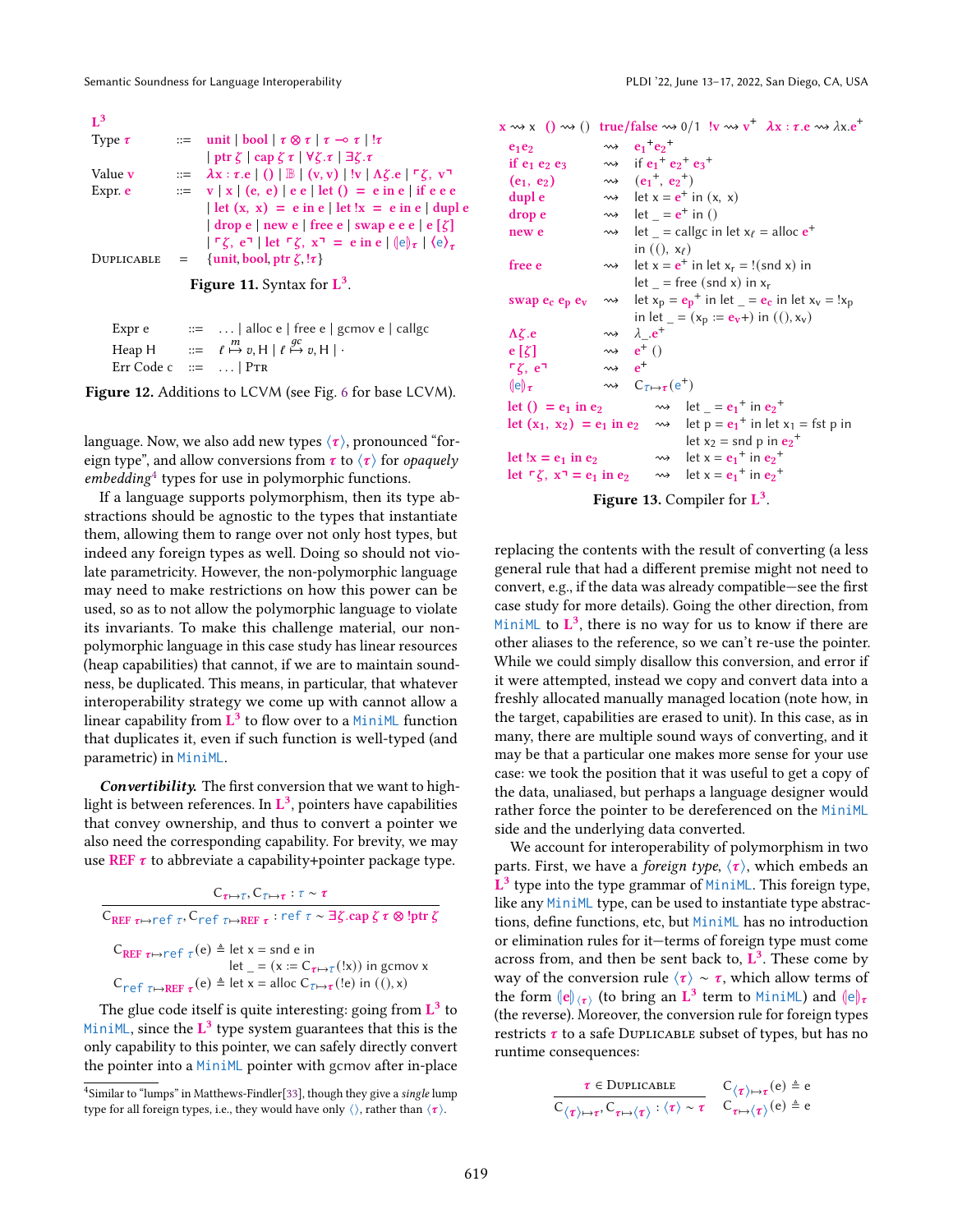To prove soundness we need to show that Duplicable types are indeed safe to embed. The soundness condition depends on the expressive power of the two languages when viewed through the lens of polymorphism. In our case, since the non-polymorphic language is linear but the polymorphic one is not, we need to show that a Duplicable type can be copied (i.e., none of its values own linear capabilities)—this includes unit and bool, but also ptr  $\zeta$  and any type of the form  $\tau$ . Now, consider examples using this:

> $(\Lambda \alpha.\lambda x:\alpha.\lambda y:\alpha.y)$  [ $\langle \textbf{bool} \rangle$ ]  $\langle \textbf{true} | \rangle_{\langle \textbf{bool} \rangle}$   $\langle \textbf{false} | \rangle_{\langle \textbf{bool} \rangle}$ (1)

$$
(\lambda x : \text{B00L}.x)(\text{true})_{\text{B00L}} \text{ where } \text{B00L} \triangleq \forall \alpha . \alpha \to \alpha \to \alpha \quad (2)
$$

In [\(1\)](#page-11-0), the leftmost expression is a polymorphic MiniML function that returns the second of its two arguments. It is instantiated it with a foreign type,  $\langle \text{bool} \rangle$ . Next, two terms of type **bool** in  $L^3$  are embedded via the foreign conversion,  $\left\Vert \cdot\right\Vert$  (bool), which requires that **bool**  $\in$  DUPLICABLE. Not only  $\frac{1}{2}$  does this mechanism allow  $\mathbf{L}^3$  programmers to use polymorphic functions, but also MiniML programmers to use new base types. Of course, we could also convert the actual values, as in [\(2\)](#page-11-1). To do so, we can define conversions between Church booleans in MiniML (which has no booleans) and ordinary booleans in  $\mathbf{L}^3$ :

$$
\frac{C_{B00L \to bool}(e) \triangleq e \ ( ) \ 0 \ 1}{\forall \alpha. \alpha \to \alpha \to \alpha \sim \text{bool}} \quad C_{bool \to B00L}(e) \triangleq if0 \ e \ {\Delta \alpha. \lambda x : \alpha. \lambda y : \alpha. x}
$$
\n
$$
\{\Lambda \alpha. \lambda x : \alpha. \lambda y : \alpha. y\}
$$

**Semantic Model.** In Fig. [14,](#page-12-0) we present parts of the logical relation that we use to prove our conversions and entire languages sound (see supplementary material [\[42\]](#page-15-13)).

Our model is inspired by that of core  $L^3$  [\[3\]](#page-14-8), though ours is significantly more complex to account for garbage collection and interoperation with MiniML. The key is a careful distinction between owned (linear) manual memory, which is local and described by heap fragments associated with terms, and garbage-collected memory, which is global and described by the world W. Since memory can be freed (via garbage collection or manual free), reused, and moved from manual memory to garbage-collected memory, there are several constraints on how heap fragments and worlds may evolve so we can ensure safe memory usage.

With that in mind, our value interpretation of source types  $V[\![\tau]\!]$ <sub>o</sub> are sets of worlds and related heap-fragments-andvalues (H, v), where the heap fragment H paired with value v is the portion of the manually managed heap that v owns.

The relational substitution  $\rho$  maps type variables  $\alpha$  to arbitrary type interpretations R and location variables  $\zeta$  to concrete locations ℓ. Since MiniML cannot own manual (linear) memory, all cases of  $V[\tau]_{\rho}$  have empty  $\emptyset$  heap fragments. However, during evaluation, memory could be allocated and subsequently freed so the expression relation does not have

that restriction. In  $\mathbf{L}^3$ , pointer types  $\mathsf{ptr} \ \zeta$  do not own locations, so they can be freely copied. Rather, linear capabilities cap  $\zeta \tau$  convey ownership of the location  $\ell$  that  $\zeta$  maps to and the heap fragment H pointed to by  $\ell$ .

In the expression relation  $\mathcal{E}[\![\tau]\!]_\rho$ , we run the expression with a set of pinned locations  $(L)$  that the garbage collector should not touch (which may come from an outer context if we are evaluating a subterm), a garbage-collected heap fragment that satisfies the world  $(H_{q+})$ , an arbitrary disjoint manually allocated ( $MHeap$ ) "rest" of the heap (H<sub>r</sub>), composed with the owned fragment (H). Then, assuming e terminates at v, we expect the "rest" heap is unchanged, the garbage-collected portion has been transformed to  $H'_a$ , the owned portion has been transformed into H′ , and that  $(W', (H', v)) \in \mathcal{V}[\![\tau]\!]_{\rho}$ , where W' is a world the transformed GC'd portion of the heap  $H'_a$  must satisfy.

<span id="page-11-1"></span><span id="page-11-0"></span>Critical to the relation is world extension, written  $\sqsubseteq_{\mathbb{L},n}$ , which indicates how our logical worlds can evolve over time. In typical logical relations for state, the heap grows monotonically and no location is ever overwritten, which world extension captures. But, in our setting, the future heap might have deallocated, overwritten, re-used memory (and re-used it between the GC and manual allocation). We can't just allow arbitrary future states, however, as the semantics of types do dictate restrictions on what has to happen in the heap. In particular, there are two sets of locations that we need to keep careful track of: the rest can change freely. The first are manually managed locations that we can't disturb, which index L captures. Those are generally just the owned locations of term that we are currently running. The second are the garbage collected locations that we must preserve in the heap, at the same type (but we can change the value of), captured by  $\eta$ . We also have a syntactic shorthand, denoted by ⊑• , that is indexed by the heap H and the expressions e. This syntactic shorthand is defined so that L takes its manually managed locations from the domain of H while  $\eta$  takes its garbage collected locations as the locations in the original world that are present in either some value in the heap H or the expression e. Finally, we often use rchgclocs in order to compute  $\eta$  when using world extension. rchgclocs( $W, S$ ) is the set of locations in the world W that are actually mentioned in the set *S*; i.e., rchgclocs( $W, S$ ) = dom( $W$ )  $\cap S$ .

While our target supports dynamic failure (in the form of the fail term), our logical relation rules out that possibility, ensuring that there are no errors from the source nor from the conversion. This is, of course, a choice we made, which may be stronger than desired for some languages (and, indeed, for our previous two case studies), but given our choice of conversions, it is possible.

With the logical relation in hand, we prove analogous theorems to Lemma [3.1](#page-5-1) (Convertibility Soundness), Theorem [3.2](#page-5-2) (Fundamental Property), Theorem [3.3](#page-5-3) (Type Safety for Lang A), and Theorem [3.4](#page-5-4) (Type Safety for Lang B).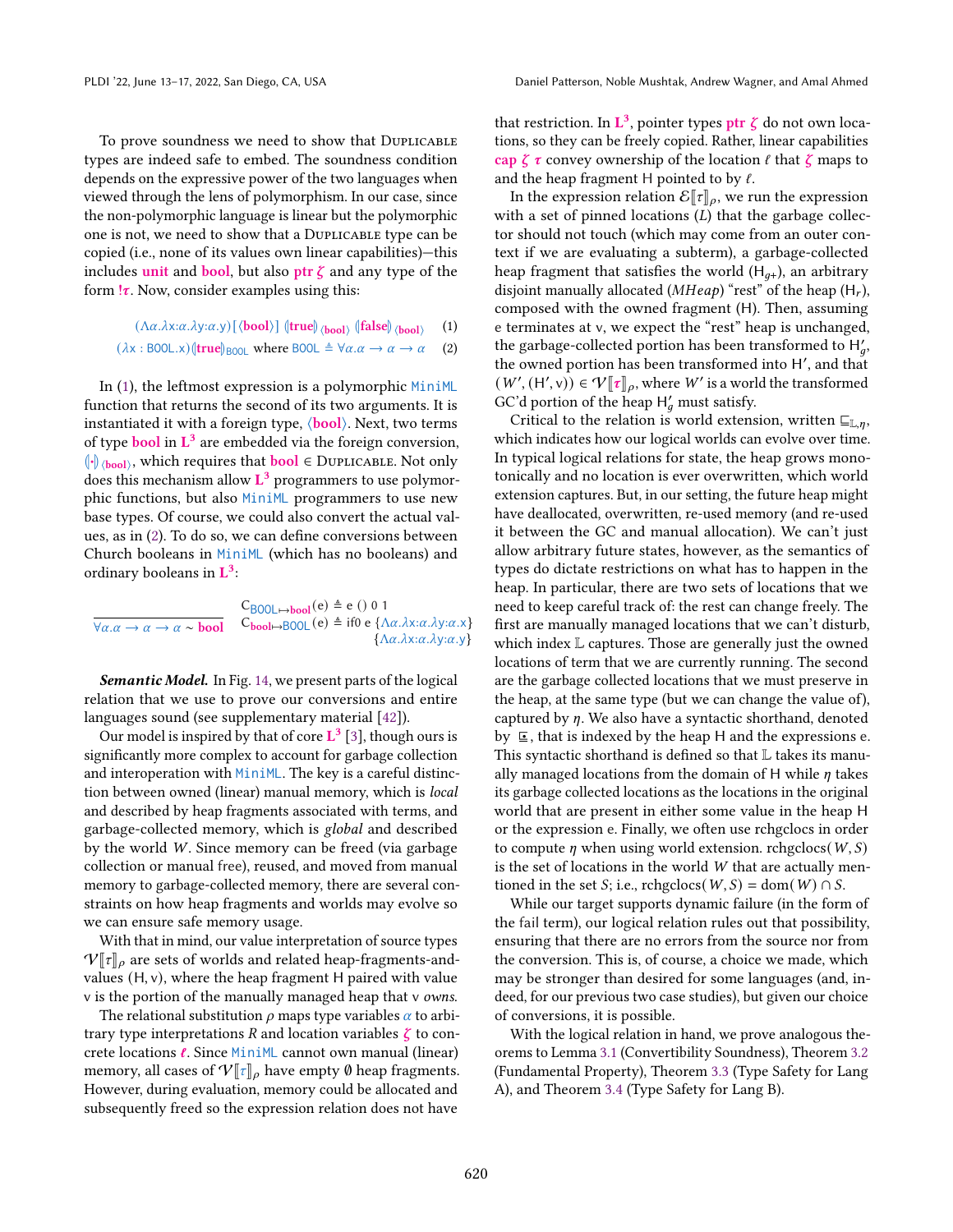<span id="page-12-0"></span> $V[\![\alpha]\!]_\rho$  =  $\rho$ .F( $\alpha$ )<br>  $V[\![\text{unit}]\!]_\rho$  = {( $W$ , (0, ()))}  $V[\text{unit}]_\rho = \{(W, (\emptyset, ()))\}$ <br> $V[\tau, \Delta, \tau] = ((W, (\emptyset, \Delta, \rho)))$  $V[\tau_1 \rightarrow \tau_2]_{\rho} = \{ (W, (0, \lambda x.e)) \mid \forall W', v. W \sqsubseteq_{\emptyset, e} W' \land \dots \sqsubseteq_{\emptyset, e} W' \}$  $(W', (\emptyset, v)) \in V[[\tau]]_p \implies (W', (\emptyset, [x \mapsto v]_e)) \in \mathcal{E}[[\tau_2]]_p$  $V[\forall \alpha.\tau]_{\rho} = \{ (W, (\emptyset, \lambda_-, e), ) \mid \forall R \in RelT, W'.$ <br> $W = W' \longrightarrow (W' \cdot (\emptyset, e)) \in E[\neg]$  $W \sqsubseteq_{\emptyset, e} W' \Longrightarrow (W', (\emptyset, e)) \in \mathcal{E}[\mathbb{T}]_{\rho[\mathsf{F}(\alpha) \mapsto R]}$  $\mathcal{V}[\![\text{ref } \tau]\!]_{\rho} = \{ (W, (\emptyset, \ell)) \mid W.\Psi(\ell) = \lfloor \hat{\Psi}[\![\tau]\!]_{\rho} \rfloor_{W,k} \}$ <br> $\mathcal{V}[\![\langle \tau \rangle]\!]_{\rho} = \mathcal{V}[\![\tau]\!]_{\rho}$  $\frac{\mathcal{V}[\![\langle \tau \rangle]\!]_{\rho}}{\mathcal{V}[\![\mathsf{unit}]\!]_{\rho}}$  $\begin{array}{ll} \mathcal{V}[\![\mathsf{unit}]\!]_\rho &= \{(\mathit{W}, (\emptyset, (\mathit{U})))\} \\ \mathcal{V}[\![\mathsf{bool}]\!]_\rho &= \{(\mathit{W}, (\emptyset, \mathsf{b}))\mid \end{array}$  $=\{(W, (\emptyset, b)) \mid b \in \{0, 1\}\}\$  $V[\![\tau_1 \otimes \tau_2]\!]_\rho = \{(W, (H_1 \uplus H_2, (v_1, v_2)))\!]$  $(W, (H_1, v_1)) \in \mathcal{V}[\![\tau_1]\!]_\rho \wedge (W, (H_2, v_2)) \in \mathcal{V}[\![\tau_2]\!]_\rho\}$  $V[\![\tau_1 \multimap \tau_2]\!]_p = \{(W, (H, \lambda x.e)) | \forall W', H_v, v,$ <br>WEXERENT A (W' (H, x))  $\in \mathbb{R}^{\vert\!\vert}$  $W \subseteq H_e W' \wedge (W', (H_v, v)) \in V[\![\tau_1]\!]_\rho \implies$  $(W', (H \cup H_v, [x \mapsto v]e)) \in \mathcal{E}[\![\tau_2]\!]_\rho$  $\label{eq:V} \begin{array}{ll} \mathcal{V} \big[ \!\! \big[ \![ \tau ]\!]_\rho & = \{ \big( \, W , (\emptyset, \nu) \big) \; \big| \; \big( \, W , (\emptyset, \nu) \big) \in \mathcal{V} \big[ \![ \tau ]\!]_\rho \} \\ \mathcal{V} \big[ \!\! \big[ \!\! \big[ \text{ptr} \, \zeta \big] \!\! \big]_\rho & = \{ \big( \, W , (\emptyset, \ell) \big) \; \big| \; \rho . \text{L3}(\zeta) = \ell \} \end{array}$  $= \{ (W, (\emptyset, \ell)) \mid \rho \text{.} L3(\zeta) = \ell \}$  $V[\c{cap} \zeta \tau]_{\rho} = \{(W, (H \uplus \{\ell \mapsto v\},)))\}$  $\rho.L3(\zeta) = \ell \wedge (W, (H, v)) \in \mathcal{V}[\![\tau]\!]_{\rho}$  $\mathcal{V}[\![\forall \zeta.\tau]\!]_{\rho}$  = {(W, (H,  $\lambda$ <sub>-</sub>.e)) |  $\forall \ell. (W, (H, e)) \in \mathcal{E}[\![\tau]\!]_{\rho[\mathrm{L}3(\zeta) \mapsto \ell]}\}$  $V[\exists \zeta \cdot \tau]_{\rho} = \{(W, (H, v)) \mid \exists \ell \cdot (W, (H, v)) \in V[\tau]_{\rho[\text{L3}(\zeta) \mapsto \ell]} \}$  $\mathcal{E}[\![\tau]\!]_{\rho} = \{(W, (H, e)) \mid \forall L, v, H_{q+} : W, H_r : MHeap, H_*\$  $(H_{q+} \uplus H \uplus H_r, e) \stackrel{*}{\rightarrow} _L (H_*, v) \rightarrow_L$  $\Rightarrow$   $\exists H', H'_q \exists W'. H_* = H'_q \uplus H' \uplus H_r \wedge H'_q : W' \wedge$  $W \sqsubseteq_{(\text{dom}(\mathsf{H}_r)), \text{rehgelocs}(W, L\cup FL(\text{cod}(\mathsf{H}_r)))} W'$  $\wedge$   $(W', (H', v)) \in \mathcal{V}[[\tau]]\rho \wedge H_{1'} = \emptyset$  $(k, \Psi) \sqsubseteq_{\mathbb{L}, n} (j, \Psi') = j \leq k \wedge \mathbb{L} \# \text{dom}(\Psi')$ 

 $\wedge \forall \ell \in \eta \Psi'(\ell) = \left[ \Psi(\ell) \right]_k$ Note the highlighted parts only apply to MiniML types.

Figure 14. Logical Relation for  $MinIML$  and  $L^3$ .

Our convertibility soundness result proves that our conversions above between garbage-collected and manual references, as well as L<sup>3</sup> booleans and MiniML Church booleans (described above) are sound. We also show that  $\tau_1 \rightarrow \tau_2 \sim$ !(! $\tau_1 \rightarrow \tau_2$ ) assuming  $\tau_1 \sim \tau_1$  and  $\tau_2 \sim \tau_2$ .

Discussion. While we showed how to handle universal types, handling existential types is another question. With our existing "foreign type" mechanism, we can support defining data structures and operations over them and passing both. For example, we could pass an expression of type  $\langle int \rangle \times \langle int \rangle \rightarrow \langle int \rangle \times \langle int \rangle \rightarrow int$ , for a counter defined as an integer. That provides some degree of abstraction, but doesn't, for example, disallow passing the  $\langle int \rangle$  back to some other code that expects that type. We could, however, in the language with existential types, pack that to  $\exists \alpha \ldotp \alpha \times \alpha \rightarrow \alpha \times \alpha \rightarrow int.$ 

More interesting is the question when both languages have polymorphism. In that case, if we wanted to convert abstract types, we would need to generalize our convertibility rules to handle open types, i.e.,  $\Delta \vdash \tau \sim \tau'$ . If the interpretation of type variables were the same in both languages

(i.e., in our model this would mean that both were drawn from the same relation), this would be sufficient. If, however, the interpretation of type variables were different in the two languages (we do this in the case study in [§4,](#page-5-0) see our supple-mental materials [\[42\]](#page-15-13) for the use of  $UnrTyp$  in  $\mathcal{V}[\forall \alpha.\tau]_{\rho}$ ), we would need, in our source type systems, some form of bounded polymorphism in order to restrict the judgment to variables that were equivalent. Otherwise, it would be impossible to prove convertibility rules sound.

# 6 Related Work and Conclusion

Most research on interoperability has focused either on reducing boilerplate or improving performance. We will not discuss those, focusing on work addressing soundness.

Multi-language semantics. Matthews and Findler [\[33\]](#page-15-5) studied the question of the interoperability of source languages, developing the idea of a syntactic multi-language with *bound*ary terms (c.f., contracts [\[18,](#page-14-13) [19\]](#page-14-14)) that mediate between the two languages. They focused on a static language interacting with a dynamic one, but similar techniques have been applied widely (e.g., object-oriented [\[20,](#page-14-15) [21\]](#page-14-16), affine and unrestricted [\[50\]](#page-15-8), simple and dependently typed [\[41\]](#page-15-6), functional language and assembly [\[43\]](#page-15-9), linear and unrestricted [\[45\]](#page-15-7)) and used to prove compiler properties (e.g., correctness [\[44\]](#page-15-11), full abstraction [\[2,](#page-14-5) [37\]](#page-15-10)). More recently, there has been an effort understand this construction from a denotational [\[15\]](#page-14-17) and categorical [\[14\]](#page-14-18) perspective. While the last may seem particularly relevant to our work, they still firmly root the multi-language as a source-language construct, rather than building it out of a common substrate, our key divergence from this prior work.

Barrett et al. [\[6\]](#page-14-19) take a slightly different path, directly mixing languages (PHP and Python) and allowing bindings from one to be used in the other, though to similar ends.

Interoperability via typed targets. Shao and Trifonov [\[46,](#page-15-16) [51\]](#page-15-17) studied interoperability much earlier, and closer to our context: they consider interoperability mediated by translation to a common target. They tackle the problem that one language has access to control effects and the other does not. Their approach, however, is different: it relies upon a target language with an effect-based type system that is sufficient to capture the safety invariants, whereas while our realizability approach can certainly benefit from typed target languages, it doesn't rely upon them. While typed intermediate languages obviously offer real benefits, there are also unaddressed problems, foremost of which is designing a usable type system that is sufficiently general to allow (efficient) compilation from all the languages you want to support. While there are ongoing attempts (probably foremost is the TruffleVM project [\[22\]](#page-14-20)) to design such general intermediates, most have focused their attention on untyped or unsound languages, and in the particular case of TruffleVM, there is as-yet no meta-theory.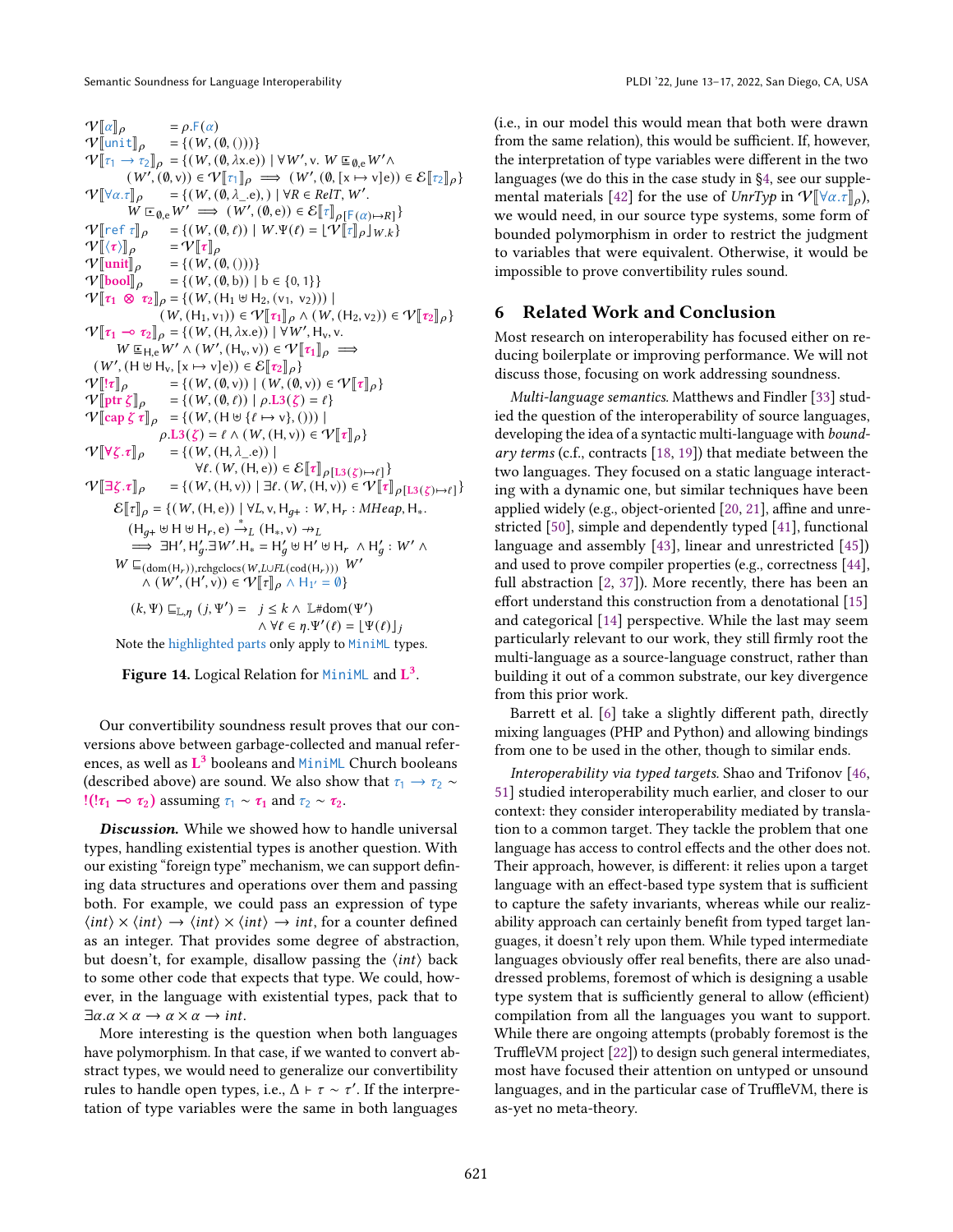An abstract framework for unsafe FFIs. Turcotte et al. [\[52\]](#page-15-18) advocate a framework using an abstract version of the foreign language, so soundness can be proved without building a full multi-language. They demonstrate this by proving a modified type safety proof of Lua and C interacting via the C FFI, modeling the C as code that can do arbitrary unsound behavior and thus blamed for all unsoundness. While this approach seems promising in the context of unsound languages, it is less clear how it applies to sound languages.

Semantic Models and Realizability Models The use of semantic models to prove type soundness has a long history [\[34\]](#page-15-19). We make use of step-indexed models [\[4,](#page-14-11) [5\]](#page-14-21), developed as part of the Foundational Proof-Carrying Code [\[1\]](#page-14-22) project, which showed how to scale the semantic approach to complex features found in real languages such as recursive types and higher-order mutable state. While much of the recent work that uses step-indexed models is concerned with program equivalence, one recent project that focuses on type sound-ness is RustBelt [\[27\]](#page-14-23): they give a semantic model of  $\lambda_{Rust}$ types and use it to prove the soundness of  $\lambda_{Rust}$  typing rules, but also to prove that the  $\lambda_{Rust}$  implementation of standard library features (essentially unsafe code) are semantically sound inhabitants of their ascribed type specification.

Unlike the above, our realizability model interprets source types as sets of target terms. Our work takes inspiration from a line of work by Benton and collaborators on "low-level semantics for high-level types" (dubbed "realistic realizability") [\[8\]](#page-14-24). Such models were used to prove type soundness of standalone languages, specifically, Benton and Zarfaty [\[12\]](#page-14-6) proved an imperative while language sound and Benton and Tabareau [\[11\]](#page-14-7) proved type soundness for a simply typed functional language, both times interpreting source types as relations on terms of an idealized assembly and allowing for compiled code to be linked with a verified memory allocation module implemented in assembly [\[8\]](#page-14-24). Krishnaswami et al. [\[30\]](#page-14-25) make use of a realizability model to prove consistency of  $LNL<sub>D</sub>$  a core type theory that integrates linearity and full type dependency. The linear parts of their model, like our interpretation of  $L^3$  types, are directly inspired by the semantic model for  $L^3$  by Ahmed et al. [\[3\]](#page-14-8). While they consider interoperability and use realizability models, their approach is quite different from ours, as their introduce both term constructors and types  $(G \text{ and } F)$  that allow direct embedding into the other language, thereby changing it, rather than defining conversions into existing types (which, indeed, is probably impossible in their case). More generally, such realizability models have also been used by Jensen et al. [\[26\]](#page-14-26) to verify low-level code using a high-level separation logic, and by Benton and Hur [\[9\]](#page-14-27) to verify compiler correctness.

Finally, New et al. [\[36,](#page-15-20) [38,](#page-15-21) [39\]](#page-15-22) make use of realizability models in their work on semantic foundations of gradual typing, work that we have drawn inspiration from, given gradual typing is a special instance of language interoperability. They compile type casts in a surface gradual language to a target Call-By-Push-Value [\[31\]](#page-15-15) language without casts, build a realizability model of gradual types and type precision as relations on target terms, and prove properties about the gradual surface language using the model.

Verification-based Approaches Much work has been done using high-level program logics to reason about target terms, which can be seen as analogous to the realizability approach. Perhaps most relevant, in the context of interoperability, is the Cito system of Wang et al. [\[53\]](#page-15-23), where code to-be-linked is given a specification over the behavior of target code, and compilation can then proceed relying upon that specification. This clearly renders benefits in terms of language independence, since any compiled code that satisfied that specification could be used. However, there is a significant difference from our work: by incorporating the semantics of types of both languages we can prove that the conversions preserve those semantics, and thus allow an end user to gain the benefits of type soundness without having to do any verification. Indeed, proving the conversions sound (or, in the case that they can be no-ops, proving that is okay) is the central result of this paper, and such conversions are not a part of the setup of Wang et al. [\[53\]](#page-15-23).

Conclusion and Future Work. We have presented a novel framework for the design and verification of sound language interoperability where that interoperability happens, as in practical systems, after compilation. The realizability models at the heart of our technique give us powerful reasoning tools, including the ability to encode static invariants that are otherwise impossible to express in often untyped or low-level target languages. Even when it is possible to turn static source-level invariants into dynamic target-level checks, the ability to instead move these invariants into the model allows for more performant (and perhaps, realistic) compilers without losing the ability to prove soundness.

In the future, we hope to apply the framework to further explorations of the interoperability design space, e.g., to investigate interactions between lazy and strict languages (compilation to Call-By-Push-Value [\[31\]](#page-15-15) may illuminate conversions), between single-threaded and concurrent languages (session types [\[24,](#page-14-28) [25,](#page-14-29) [49\]](#page-15-24) may help guide interoperability with process calculi like the  $\pi$ -calculus [\[35\]](#page-15-25)), between different control effects, and between Rust and a GC'ed language such as ML, Java, or Haskell compiled to a low-level target.

### Acknowledgments

We thank the anonymous reviewers for their in-depth comments. This material is based upon work supported by the National Science Foundation under Grant No. CCF-1816837 and CCF-1453796.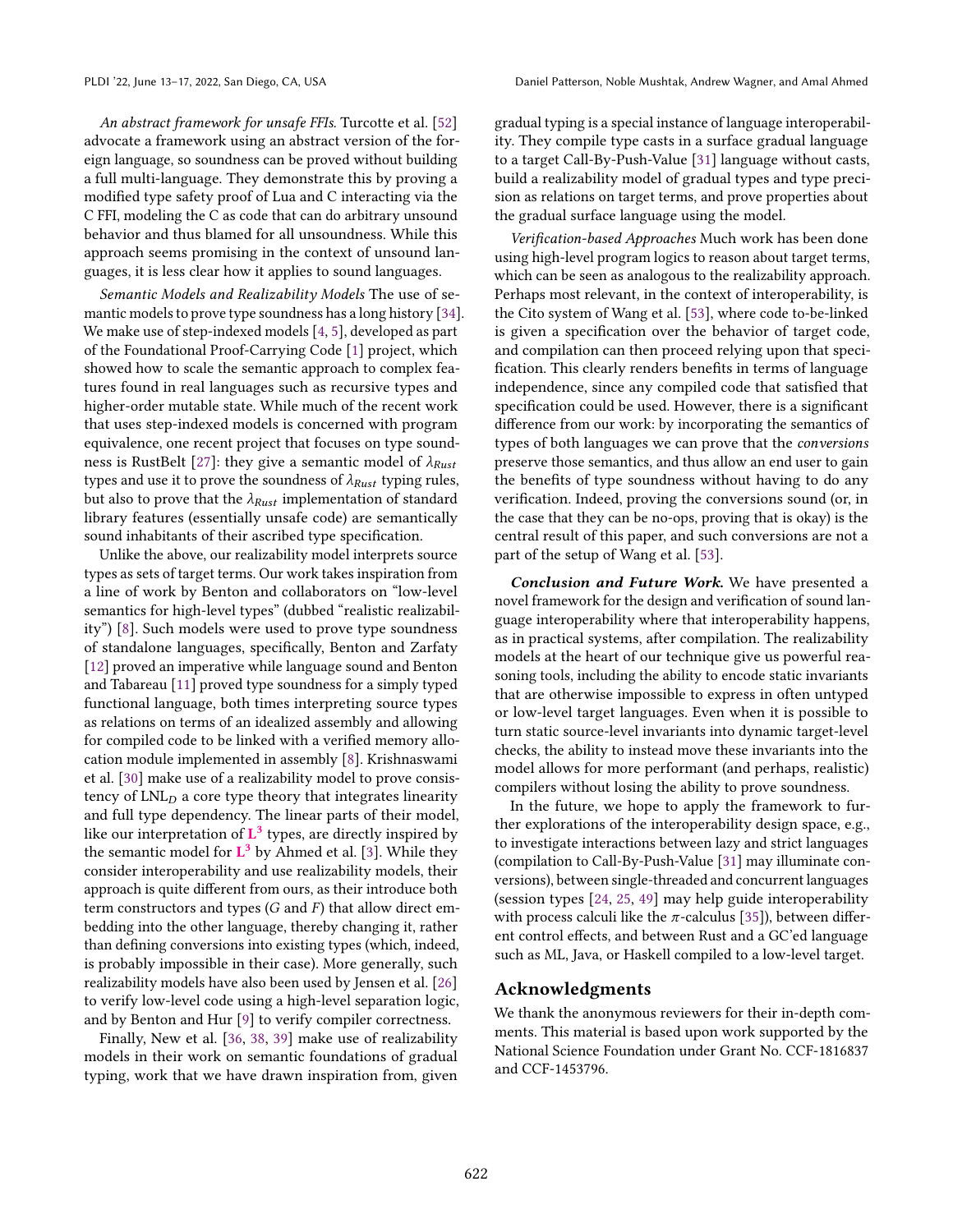Semantic Soundness for Language Interoperability **PLOI** '22, June 13–17, 2022, San Diego, CA, USA

# References

- <span id="page-14-22"></span>[1] Amal Ahmed, Andrew W. Appel, Christopher D. Richards, Kedar N. Swadi, Gang Tan, and Daniel C. Wang. 2010. Semantic Foundations for Typed Assembly Languages. ACM Transactions on Programming Languages and Systems 32, 3 (March 2010), 1–67. [https://doi.org/10.](https://doi.org/10.1145/1709093.1709094) [1145/1709093.1709094](https://doi.org/10.1145/1709093.1709094)
- <span id="page-14-5"></span>[2] Amal Ahmed and Matthias Blume. 2011. An equivalence-preserving CPS translation via multi-language semantics. In Proceeding of the 16th ACM SIGPLAN international conference on Functional Programming, ICFP 2011, Tokyo, Japan, September 19-21, 2011, Manuel M. T. Chakravarty, Zhenjiang Hu, and Olivier Danvy (Eds.). ACM, 431–444. <https://doi.org/10.1145/2034773.2034830>
- <span id="page-14-8"></span>[3] Amal Ahmed, Matthew Fluet, and Greg Morrisett. 2007. L3 : A Linear Language with Locations. Fundamenta Informaticae 77, 4 (June 2007), 397–449. [https://content.iospress.com/articles/fundamenta](https://content.iospress.com/articles/fundamenta-informaticae/fi77-4-06)[informaticae/fi77-4-06](https://content.iospress.com/articles/fundamenta-informaticae/fi77-4-06)
- <span id="page-14-11"></span>[4] Amal Jamil Ahmed. 2004. Semantics of Types for Mutable State. Ph.D. Dissertation. Princeton University. [https://www.cs.princeton.edu/](https://www.cs.princeton.edu/research/techreps/TR-713-04) [research/techreps/TR-713-04](https://www.cs.princeton.edu/research/techreps/TR-713-04)
- <span id="page-14-21"></span>[5] Andrew W. Appel and David A. McAllester. 2001. An indexed model of recursive types for foundational proof-carrying code. ACM Trans. Program. Lang. Syst. 23, 5 (2001), 657–683. [https://doi.org/10.1145/](https://doi.org/10.1145/504709.504712) [504709.504712](https://doi.org/10.1145/504709.504712)
- <span id="page-14-19"></span>[6] Edd Barrett, Carl Friedrich Bolz, Lukas Diekmann, and Laurence Tratt. 2016. Fine-grained Language Composition: A Case Study. In 30th European Conference on Object-Oriented Programming (ECOOP 2016) (Leibniz International Proceedings in Informatics (LIPIcs), Vol. 56), Shriram Krishnamurthi and Benjamin S. Lerner (Eds.). Schloss Dagstuhl– Leibniz-Zentrum fuer Informatik, Dagstuhl, Germany, 3:1–3:27. [https:](https://doi.org/10.4230/LIPIcs.ECOOP.2016.3) [//doi.org/10.4230/LIPIcs.ECOOP.2016.3](https://doi.org/10.4230/LIPIcs.ECOOP.2016.3)
- <span id="page-14-2"></span>[7] David M. Beazley. 1996. SWIG: An Easy to Use Tool for Integrating Scripting Languages with C and C++. In Fourth Annual USENIX Tcl/Tk Workshop 1996, Monterey, California, USA, July 10-13, 1996, Mark Diekhans and Mark Roseman (Eds.). USENIX Association. [https://www.usenix.org/legacy/publications/library/](https://www.usenix.org/legacy/publications/library/proceedings/tcl96/beazley.html) [proceedings/tcl96/beazley.html](https://www.usenix.org/legacy/publications/library/proceedings/tcl96/beazley.html)
- <span id="page-14-24"></span>[8] Nick Benton. 2006. Abstracting allocation: The new new thing. In Computer Science Logic (CSL). [https://doi.org/10.1007/11874683\\_12](https://doi.org/10.1007/11874683_12)
- <span id="page-14-27"></span>[9] Nick Benton and Chung-Kil Hur. 2009. Biorthogonality, Step-indexing and Compiler Correctness. In Proceedings of the 14th ACM SIGPLAN International Conference on Functional Programming (Edinburgh, Scotland) (ICFP '09). ACM, New York, NY, USA, 97–108. [https://doi.org/](https://doi.org/10.1145/1596550.1596567) [10.1145/1596550.1596567](https://doi.org/10.1145/1596550.1596567)
- <span id="page-14-1"></span>[10] Nick Benton, Andrew Kennedy, and Claudio V Russo. 2004. Adventures in interoperability: the sml. net experience. In Proceedings of the 6th ACM SIGPLAN International conference on Principles and Practice of Declarative Programming. 215–226. [https://doi.org/10.1145/1013963.](https://doi.org/10.1145/1013963.1013987) [1013987](https://doi.org/10.1145/1013963.1013987)
- <span id="page-14-7"></span>[11] Nick Benton and Nicolas Tabareau. 2009. Compiling functional types to relational specifications for low level imperative code. In Proceedings of TLDI'09: 2009 ACM SIGPLAN International Workshop on Types in Languages Design and Implementation, Savannah, GA, USA, January 24, 2009. 3–14. <https://doi.org/10.1145/1481861.1481864>
- <span id="page-14-6"></span>[12] Nick Benton and Uri Zarfaty. 2007. Formalizing and Verifying Semantic Type Soundness of a Simple Compiler. In Proceedings of the 9th ACM SIGPLAN International Conference on Principles and Practice of Declarative Programming (Wroclaw, Poland) (PPDP '07). Association for Computing Machinery, New York, NY, USA, 1-12. [https:](https://doi.org/10.1145/1273920.1273922) [//doi.org/10.1145/1273920.1273922](https://doi.org/10.1145/1273920.1273922)
- <span id="page-14-4"></span>[13] Matthias Blume. 2001. No-longer-foreign: Teaching an ML compiler to speak C "natively". Electronic Notes in Theoretical Computer Science 59, 1 (2001), 36–52. [https://doi.org/10.1016/s1571-0661\(05\)80452-9](https://doi.org/10.1016/s1571-0661(05)80452-9)
- <span id="page-14-18"></span>[14] Samuele Buro, Roy Crole, and Isabella Mastroeni. 2020. Equational logic and categorical semantics for multi-languages. Electronic Notes

in Theoretical Computer Science 352 (2020), 79–103. [https://doi.org/10.](https://doi.org/10.1016/j.entcs.2020.09.005) [1016/j.entcs.2020.09.005](https://doi.org/10.1016/j.entcs.2020.09.005)

- <span id="page-14-17"></span>[15] Samuele Buro and Isabella Mastroeni. 2019. On the Multi-Language Construction.. In ESOP. 293–321. [https://doi.org/10.1007/978-3-030-](https://doi.org/10.1007/978-3-030-65474-0_14) [65474-0\\_14](https://doi.org/10.1007/978-3-030-65474-0_14)
- <span id="page-14-3"></span>[16] Manuel MT Chakravarty. 1999. C->HASKELL, or Yet Another Interfacing Tool. In Symposium on Implementation and Application of Functional Languages. Springer, 131–148. [https://doi.org/10.1007/](https://doi.org/10.1007/10722298_8) [10722298\\_8](https://doi.org/10.1007/10722298_8)
- <span id="page-14-9"></span>[17] Christos Dimoulas, Sam Tobin-Hochstadt, and Matthias Felleisen. 2012. Complete Monitors for Behavioral Contracts. In European Symposium on Programming (ESOP). [https://doi.org/10.1007/978-3-642-28869-](https://doi.org/10.1007/978-3-642-28869-2_11) [2\\_11](https://doi.org/10.1007/978-3-642-28869-2_11)
- <span id="page-14-13"></span>[18] Robert Bruce Findler and Matthias Blume. 2006. Contracts as pairs of projections. In International Symposium on Functional and Logic Programming. Springer, 226–241. [https://doi.org/10.1007/11737414\\_16](https://doi.org/10.1007/11737414_16)
- <span id="page-14-14"></span>[19] Robert Bruce Findler and Matthias Felleisen. 2002. Contracts for higher-order functions. In Proceedings of the seventh ACM SIGPLAN international conference on Functional programming. 48–59. [https:](https://doi.org/10.1145/583852.581484) [//doi.org/10.1145/583852.581484](https://doi.org/10.1145/583852.581484)
- <span id="page-14-15"></span>[20] Kathryn E Gray. 2008. Safe cross-language inheritance. In European Conference on Object-Oriented Programming. Springer, 52–75. [https:](https://doi.org/10.1007/978-3-540-70592-5_4) [//doi.org/10.1007/978-3-540-70592-5\\_4](https://doi.org/10.1007/978-3-540-70592-5_4)
- <span id="page-14-16"></span>[21] Kathryn E Gray, Robert Bruce Findler, and Matthew Flatt. 2005. Finegrained interoperability through mirrors and contracts. ACM SIGPLAN Notices 40, 10 (2005), 231–245. <https://doi.org/10.1145/1103845.1094830>
- <span id="page-14-20"></span>[22] Matthias Grimmer, Chris Seaton, Roland Schatz, Thomas Würthinger, and Hanspeter Mössenböck. 2015. High-performance cross-language interoperability in a multi-language runtime. In Proceedings of the 11th Symposium on Dynamic Languages. 78–90. [https://doi.org/10.1145/](https://doi.org/10.1145/2816707.2816714) [2816707.2816714](https://doi.org/10.1145/2816707.2816714)
- <span id="page-14-0"></span>[23] Rich Hickey. 2020. A history of Clojure. Proceedings of the ACM on programming languages 4, HOPL (2020), 1–46. [https://doi.org/10.1145/](https://doi.org/10.1145/3386321) [3386321](https://doi.org/10.1145/3386321)
- <span id="page-14-28"></span>[24] Kohei Honda. 1993. Types for dyadic interaction. In International Conference on Concurrency Theory. Springer, 509–523. [https://doi.org/](https://doi.org/10.1007/3-540-57208-2_35) [10.1007/3-540-57208-2\\_35](https://doi.org/10.1007/3-540-57208-2_35)
- <span id="page-14-29"></span>[25] Kohei Honda, Vasco T Vasconcelos, and Makoto Kubo. 1998. Language primitives and type discipline for structured communication-based programming. In European Symposium on Programming. Springer, 122– 138. <https://doi.org/10.1007/bfb0053567>
- <span id="page-14-26"></span>[26] Jonas B. Jensen, Nick Benton, and Andrew Kennedy. 2013. High-Level Separation Logic for Low-Level Code (POPL '13). Association for Computing Machinery, New York, NY, USA, 301–314. [https://doi.](https://doi.org/10.1145/2429069.2429105) [org/10.1145/2429069.2429105](https://doi.org/10.1145/2429069.2429105)
- <span id="page-14-23"></span>[27] Ralf Jung, Jacques-Henri Jourdan, Robbert Krebbers, and Derek Dreyer. 2018. RustBelt: Securing the Foundations of the Rust Programming Language. In ACM Symposium on Principles of Programming Languages (POPL). <https://doi.org/10.1145/3158154>
- <span id="page-14-12"></span>[28] Andrew Kennedy and Don Syme. 2001. Design and Implementation of Generics for the .NET Common Language Runtime. In Proceedings of the ACM SIGPLAN 2001 Conference on Programming Language Design and Implementation (Snowbird, Utah, USA) (PLDI '01). Association for Computing Machinery, New York, NY, USA, 1–12. [https://doi.org/10.](https://doi.org/10.1145/378795.378797) [1145/378795.378797](https://doi.org/10.1145/378795.378797)
- <span id="page-14-10"></span>[29] Robert Kleffner. 2017. A Foundation for Typed Concatenative Languages. Master's thesis. Northeastern University. [https://www2.ccs.neu.edu/](https://www2.ccs.neu.edu/racket/pubs/dissertation-kleffner.pdf) [racket/pubs/dissertation-kleffner.pdf](https://www2.ccs.neu.edu/racket/pubs/dissertation-kleffner.pdf)
- <span id="page-14-25"></span>[30] Neelakantan R. Krishnaswami, Pierre Pradic, and Nick Benton. 2015. Integrating Linear and Dependent Types. In Proceedings of the 42nd Annual ACM SIGPLAN-SIGACT Symposium on Principles of Programming Languages, POPL 2015, Mumbai, India, January 15-17, 2015, Sriram K. Rajamani and David Walker (Eds.). ACM, 17–30. [https:](https://doi.org/10.1145/2676726.2676969) [//doi.org/10.1145/2676726.2676969](https://doi.org/10.1145/2676726.2676969)